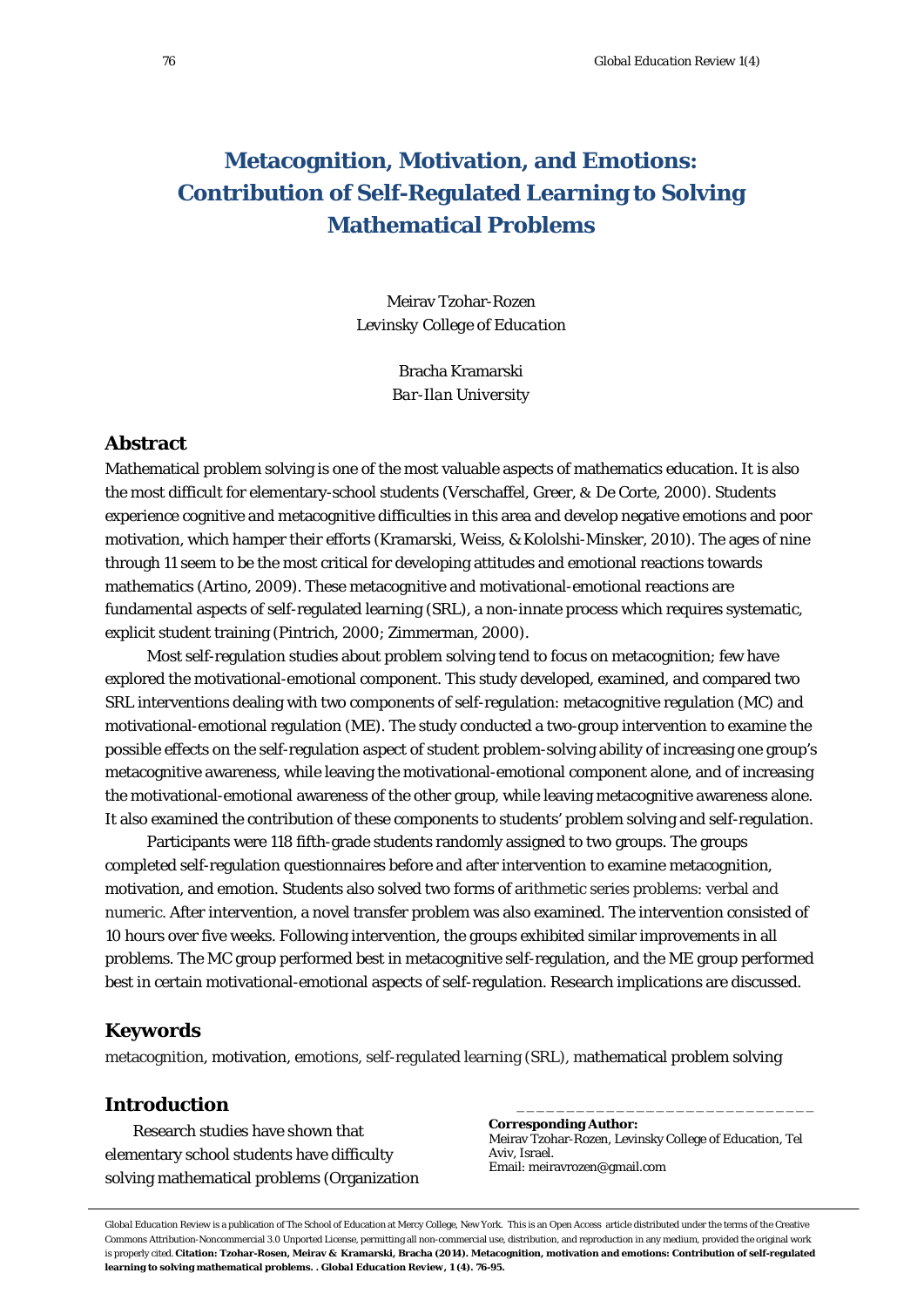for Economic Cooperation and Development [OECD], 2003; Verschaffel, Greer, & De Corte, 000). Multi-step problem solving calls for coordination of multiple cognitive actions and experiences, including use of existing knowledge (such as facts, definitions, and competencies) and problem-solving strategies (such as analysis). Students have difficulty understanding math-problem texts and perceiving alternate ways of solving math problems, and lack confidence when calculating and verifying solutions (Desoete, Roeyers, & De Clercq, 2003; Schoenfeld, 1992). Moreover, researchers (including Schoenfeld, 1992; Verschaffel, Greer, & De Corte, 2000) have shown that student problem-solving difficulties do not always stem from a lack of mathematical knowledge, but rather from ineffective activation of their knowledge, since they lack the metacognitive skills needed to control, monitor, and reflect on the solution processes.

Cognitive/metacognitive difficulties cause many students to develop negative feelings towards mathematics, thus hampering learning and achievement (Artino, 2009; Duckworth, Akerman, MacGregor, Sattler, & Vorhaus, 2009; Efklides, 2011; Efklides & Petkaki, 2005). Because of such problems in this key subject, the question arises: How can we improve students' skills and the way they tackle mathematical problems? This research aimed to investigate the efficacy of selfregulated learning components (MC, ME) in the context of mathematical problem solving for young students.

## **Self-Regulated Learning (SRL)**

In recent years, the role of SRL in education has elicited considerable interest as a desirable aspect of successful learning (for example, Schraw, Crippen, & Hartley, 2006; Zimmerman, 2000). Self-regulated learning is an active, constructive process involving several components: cognition-metacognition (MC), motivation-emotions (ME), and behavior. Selfregulated learning allows learners to determine

their own learning goals, and to try to monitor, regulate, and control them, while being guided and constrained by the goals and contextual features of the learning environment (Pintrich, 2000).

Most studies of intervention programs that encourage self-regulation when solving mathematical problems specifically focus on MC (Kramarski & Mevarech, 2003). Few explore the way in which direct intervention aimed at developing learners' ME regulation influences learners' self-regulation and achievement. Until now, not many have compared the way these components affect student achievement in mathematical problem solving, or their impact on SRL processes. This research compared the contribution of selfregulation involving the MC component and self-regulation involving the ME component to learners' achievements in solving arithmetic series problems, and to students' metacognitive and motivational-emotional regulation processes.

### **Metacognitive Component**

Researchers believe that metacognition is especially important for SRL (Schraw, Crippen, & Hartley, 2006; Zimmerman, 2000, 2008). . Metacognition enables learners to plan and allocate learning resources, monitor their own knowledge and skill levels, and evaluate their own learning levels at different points during learning acquisition. Metacognition researchers distinguish between two components of metacognition: Knowledge of cognition and regulation of cognition. *Knowledge of cognition* refers to what individuals know about their own cognition, or about cognition in general. It includes three different kinds of metacognitive awareness: declarative, procedural, and conditional knowledge (Brown, 1987; Schraw & Moshman, 1995).

The term *declarative knowledge*, which describes what we know "about" things, also includes our knowledge about ourselves as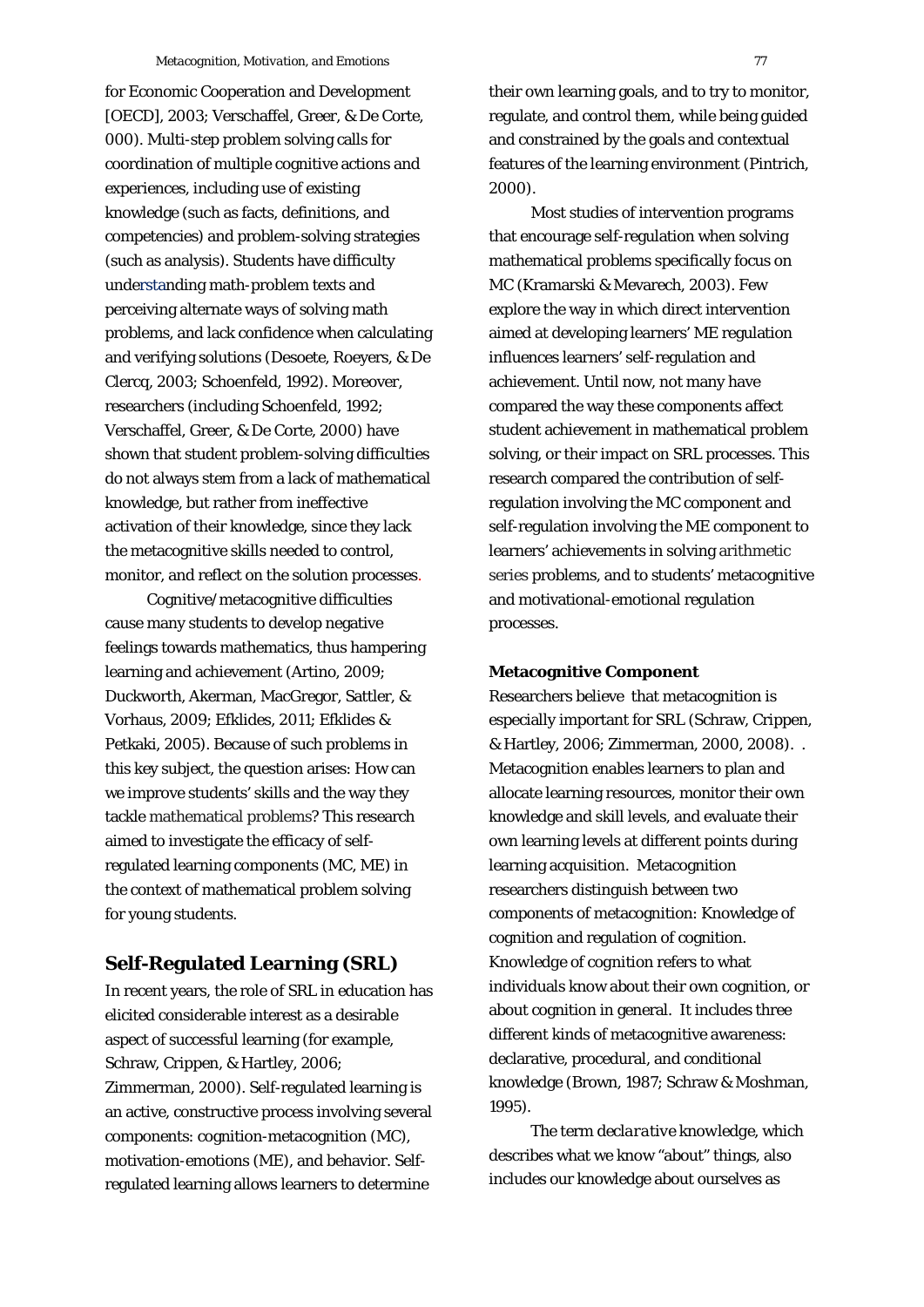learners and about what influences our performance (Schraw, 1998). The term *procedural knowledge*, in contrast, relates to our knowledge about "how" to do things. Much of this knowledge is presented heuristically and via strategies. A person with a high level of procedural knowledge is likely to have acquired a large portfolio of strategies and to know how to sequence them well (Pressley, Borkowski, & Schneider, 1987). *Conditional knowledge* refers to knowing when to apply particular components of the previous two types of knowledge to a problem, and why these particular components may be effective. *Regulation of cognition* refers to a set of activities that help students to plan, monitor, and evaluate their own work.

- Planning involves choosing appropriate strategies and allocating resources that affect performance;
- Monitoring refers to students' awareness of their own understanding and performance quality while performing tasks; and,
- Evaluation refers to the evaluation of SR outcomes and processes.

Training in metacognitive regulation aims to increase learning competence by providing systematic and explicit guidance to learners as they think and reflect on their tasks (Schraw, Crippen, & Hartley, 2006; Veenman, Van Hout-Wolters, & Afflerbach, 2006).

The classic model of metacognitive regulation in the context of mathematical problem solving is the model developed by Polya (1945). Polya proposed dividing the problem-solving process into four main stages: 1) Understanding the problem. In this stage, the learner examines the known and missing data and tries to understand what she is required to do: for example, provide a simpler formulation of the problem, or use representations such as graphs and drawings. 2) The stage of devising a plan. In this stage, the learner organizes the facts and problem

variables and decides which solution strategy is most appropriate. 3) Implementing the strategy. While solving the problem, the learner uses proofs to determine whether her chosen strategy was helpful, and weighs alternative strategies. 4) Checking the solution. The learner checks her answer while asking self-questions such as: Did I find it difficult/easy, and why? How can I reduce those difficulties? Can I solve the problem a different way?

Over the years, programs that provide metacognitive support for solving mathematical problems have been developed (for example, Kramarski & Mevarech, 2003; Kramarski & Zoldan, 2008; Schoenfeld, 1992). Research has shown that metacognitive support aimed at helping students solve these problems may empower their achievements and improve selfregulation skills.

#### **Motivational-emotional Component**

Motivational-emotional regulation refers to students' thoughts, actions, and behaviors when learning that affect their efforts, persistence, and emotions when performing academic tasks. Most researchers believe that motivation regulation is best illuminated by achievement goals theory (Ames, 1992; Kaplan & Maehr, 2002). Achievement goals theory suggests that an environment's goal structure can affect student motivation, cognitive engagement, and achievement (Ames, 1992; Kaplan & Maehr, 2002). *Goal structure* describes the type of achievement goal and most current theory.

The theory of achievement goals suggests that there can be two sorts of environment that affect the way an individual's goals are fostered. An environment that encourages the individual to focus on his or her own *mastery* of a subject will have instructional practices, policies, and norms which convey to students that learning is important, that all students are valued, that trying hard is important, and that all students can be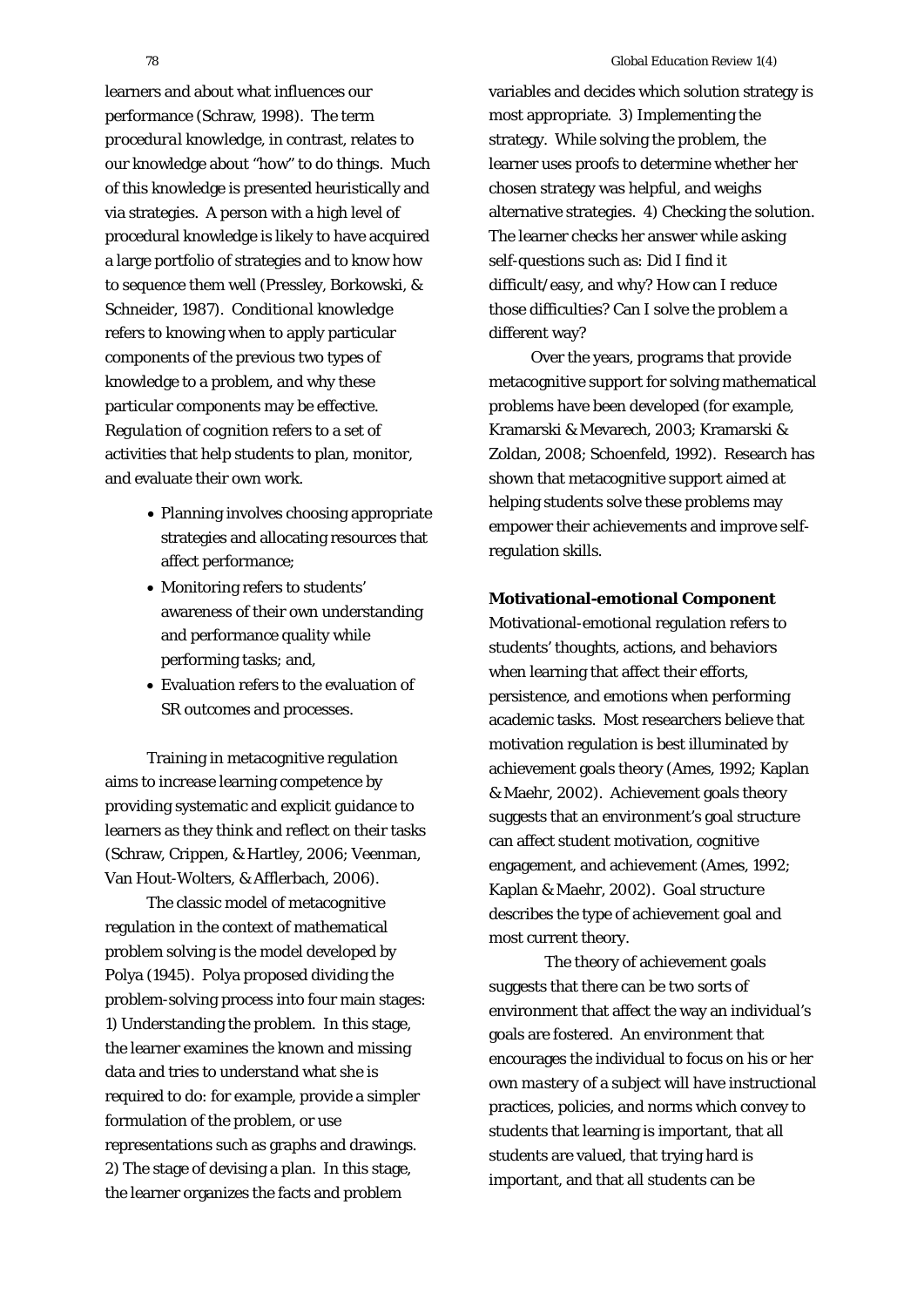successful if they work hard to learn — in other words, the goal is to master the subject (Midgley, Kaplan, & Middleton, 2001; Patrick, Anderman, Ryan, Edelin, & Midgley, 2001). This contrasts with an environment that communicates that being successful means getting extrinsic rewards, demonstrating high ability, and doing better than others. Thus, subject mastery is but a means to these ends; in other words, the goal is to meet some external standard. In the latter sort of environment especially, a less able child may come to pursue neither subject mastery, nor externally-judged excellence, but rather the *performanceavoidance goal,* in which the child seeks to avoid displaying a lack of ability and attracting others' negative evaluation (Church, Elliot, & Gable, 2001). Of course, there is no clear-cut division among these goals and all three may co-exist, with one degree of strength or another, within the same person.

Already, for several decades, researchers have been investigating different aspects of motivation and emotion (e.g., Bachman, 1970; Fennema & Sherman, 1976; Schoenfeld, 1989; Leder, 1982). In recent years, self-regulation researchers have looked at motivation and emotion in parallel (Artino, 2009; Duckworth, Akerman, MacGregor, Salter, & Vorhaus, 2009): examining the effects of positive and negative emotions on the adoption of achievement goals, cognitive processes, and achievements. Research has shown that affect guides and regulates cognitive and motivational systems (Olafson & Ferraro, 2001; Pintrich, 2003). It also produces a change in working memory load by occupying cognitive resources that could be devoted to the academic task. Emotions affect cognitive processing in various ways: they lead to particular emphases in attention and memory; they activate action tendencies; and they are regarded as functional and playing a key part in human coping and adaptation (Zan, Brown, Evans, & Hannula, 2006).

Emotions also affect certain aspects of self-regulation, including strategy selection. Experimental mood research shows that negative affect in particular can lead to inflexible ways of processing information, whereas positive affect can generate creative, flexible, and holistic thinking, which is beneficial for heuristic processing (Fiedler, 2001; Linnenbrink & Pintrich, 2002; Pintrich, 2003). Indeed, many studies on emotions and mathematics highlight this area as deserving special attention. Meta-analysis studies demonstrate that negative attitudes and emotions have far-reaching consequences. These included avoiding mathematics (Hembree, 1990); stress (Tobias, 1978); sense of hopelessness (Verschaffel, Greer, & De Corte, 2000); and finally, flight at different stages of the solution process (Ziender, 1998). Researchers indicate that these symptoms already appear in elementary school, peaking in grades five and six (Pekrun, Frenzel, Götz, & Perry, 2007).

Despite the great importance of the motivational-emotional component in relation to SRL and achievement, few interventions have been developed to address this combined component. In the present study, we developed a ME regulation intervention for young learners in the context of mathematical problems and examined the intervention's efficacy in terms of achievements in problem solving and SRL processes compared to MC regulation interventions.

# **Theoretical Foundation of the Intervention**

Pintrich's (2000) theory of self-regulated learning adapted for the young student provided the theoretical framework for two interventions comparing the metacognitive and motivational-emotional components of SRL. The main principles of Pintrich's self-regulation model are presented in **Table 1.**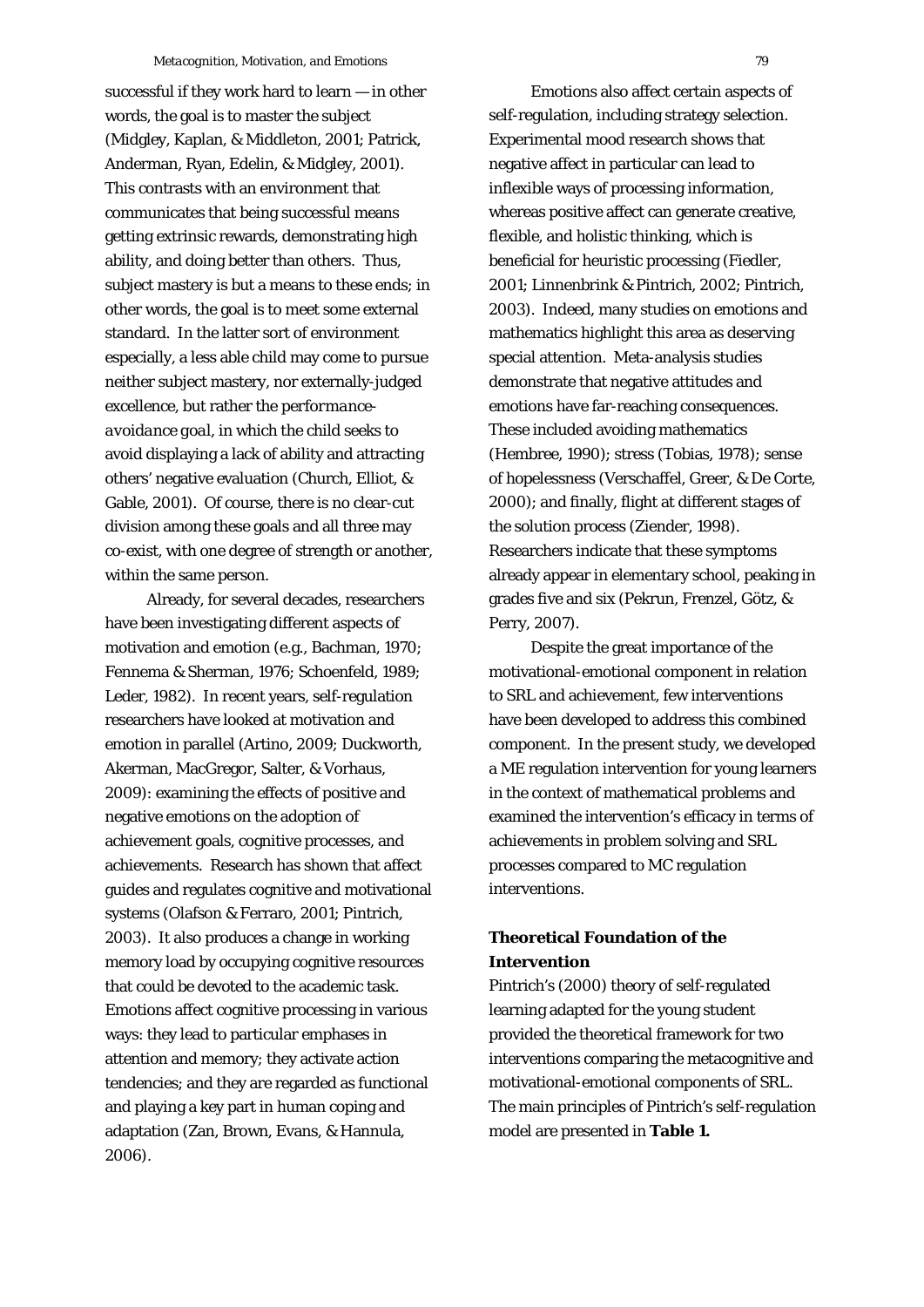| <b>Phase</b>                                                      | <b>MC Component</b>                                                                                                       | <b>ME Component</b>                                                                                                                                                 |  |  |
|-------------------------------------------------------------------|---------------------------------------------------------------------------------------------------------------------------|---------------------------------------------------------------------------------------------------------------------------------------------------------------------|--|--|
| <b>Pre-learning stage</b><br>Forethought, planning,<br>activation | Task comprehension and<br>planning solution strategy were<br>examined                                                     | Achievement goals (mastery<br>goal/performance-approach<br>goal / performance-avoidance<br>goal) and negative / positive<br>feelings towards task were<br>examined. |  |  |
| <b>During-learning stage</b><br>Monitoring and control            | <b>Examination of:</b><br>Metacognitive awareness<br><b>Monitoring cognition</b><br><b>Strategy and strategy efficacy</b> | Type of goal used in solution was<br>examined.<br><b>Emotions and strategy for</b><br>managing emotions and<br>motivation were examined.                            |  |  |
| <b>Post-learning stage</b><br><b>Reaction, reflection</b>         | After solving problems students<br>reflected on the solution and its<br>process                                           | Emotional reactions at the end<br>of the task were examined and<br>students reflected on their<br>achievement goals.                                                |  |  |

**Table 1. Main Principles of Pintrich's Self-Regulation Model** 

Besides Pintrich's theoretical framework, the interventions focused on two key factors, which have been identified as effective in metacognitive regulation intervention, and which the present study extended to include motivational self-regulation. These factors are explicit training and asking self-questions.

#### *Explicit training*

In this type of training, the teacher explains the learning strategy to the students, stressing its meaning and importance (Otto, 2009; Veenman, 2007). Students benefit most when they are taught explicit strategies (Camahalan, 2006; Kistner et al., 2010). This is because the skills needed for self-regulation are not innate and cannot be acquired naturally (Dignath & Büttner, 2008; Kramarski, Weiss, & Kololshi-Minsker, 2010; Masui & De Corte, 2005; Perels, Gürtler, & Schmitz, 2005; Van Luit & Kroesbergen, 2006; Veenman, Van Hout-Wolters, & Afflerbach, 2006).

### *Self-questioning*

Research in metacognitive self-questioning and mathematical problem solving has suggested that student achievements may be improved by self-questioning techniques (King, 1992; Karmarski & Mevarech, 2003; Mevarech & Karmarski, 1997; Schoenfeld, 1992; Veenman, Van Hout-Wolters, & Afflerbach, 2006). The goal of the self-questioning exercise was to increase students' awareness of their own understanding by encouraging them to practice thinking of questions to ask themselves during and after problem solving.

Following this, in our research the selfquestioning strategy was extended to the motivational-emotional component of selfregulation and applied to arithmetic series problem solving in the two intervention programs. The two fifth-grade groups were given arithmetic series problems to solve before and after the intervention; they also completed the various sections (metacognition, motivation, and emotion) of the self-regulation questionnaires before and after the intervention.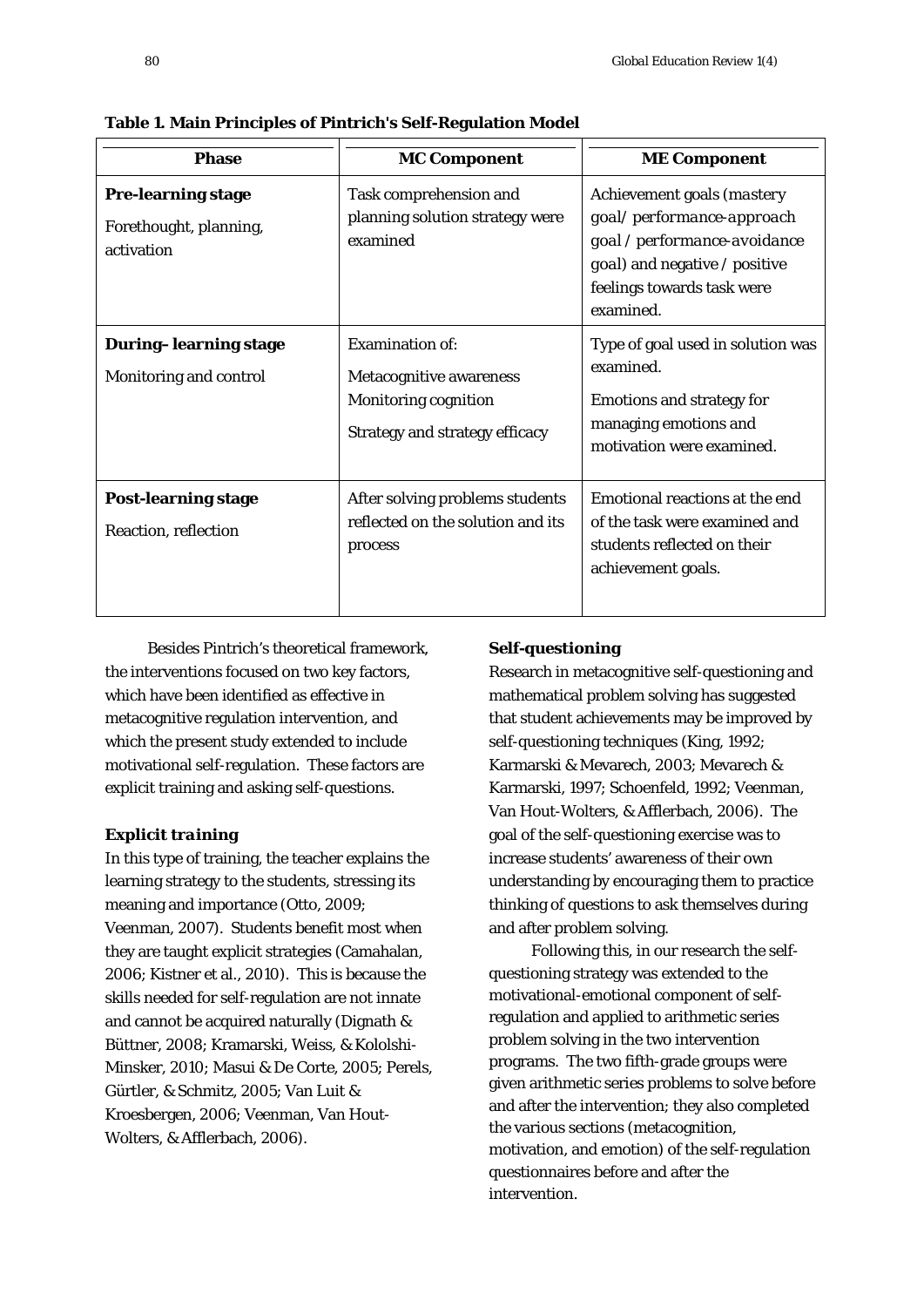The study examined two central research questions:

- 1. Will there be differences between the MC and ME groups in terms of:
	- 1.1. Improving arithmetic series problems (before and after the intervention)?
	- 1.2. Solving a novel transfer problem (after the intervention)?
- 2. Will there be differences in the selfregulation components of the MC and ME groups before and after the intervention, namely in students':
	- 2.1. Metacognitive regulation (knowledge of cognition and regulation of cognition);
	- 2.2. Motivation (mastery goals, performance-approach goals, performance-avoidance goals); or,
	- 2.3. Positive and negative emotions?

### **Sample**

The sample consisted of 118 fifth graders (50 percent boys, 50 percent girls) aged 10 and 11. Students were from three middlesocioeconomic schools with the same nurturance index (criteria used by the Israeli Ministry of Education). Four classes were selected randomly from the schools, and pupils were assigned randomly to the two groups: the MC group  $(n = 64)$ , or the ME group  $(n = 54)$ . Pre-intervention testing found no significant differences between the groups in terms of gender  $\gamma^2 = .14$ ,  $df = 1$ ,  $p > 0.05$  or mathematical and linguistic level  $F(3,103) =$ . 58,  $p > .05$ .

The three phases of the study can be seen in **Table 2.** 

# **Method**

# **Table 2. Three Phases of the Study**

| <b>Phase</b>      | <b>MC Regulation</b>                                                                                                                                                                                                                                                        | <b>ME Regulation</b> |  |
|-------------------|-----------------------------------------------------------------------------------------------------------------------------------------------------------------------------------------------------------------------------------------------------------------------------|----------------------|--|
| Pre-intervention  | <b>Test / Questionnaire</b><br>-Prior mathematical<br>knowledge (Test)<br>-Linguistic knowledge (Test)<br>-Arithmetic series problems<br>(Tests)<br>-Meta-cognition<br>(Questionnaire)<br>-Motivation (Questionnaire)<br>-Positive and negative<br>emotions (Questionnaire) | Pre-intervention     |  |
| Intervention      | Each group's intervention consisted of ten hours, delivered as<br>two one-hour sessions per week, for five weeks. Intervention<br>structure was the same for each group, only the content changed.<br>MC regulation while solving<br>arithmetic series problems.            |                      |  |
| Post-intervention | <b>Test / Questionnaire</b><br>- Arithmetic series problem,<br>Novel transfer problem (Tests)<br>- Meta-cognition (Questionnaire)<br>- Motivation (Questionnaire)<br>- Positive and Negative Emotions<br>(Questionnaire)                                                    | series problems      |  |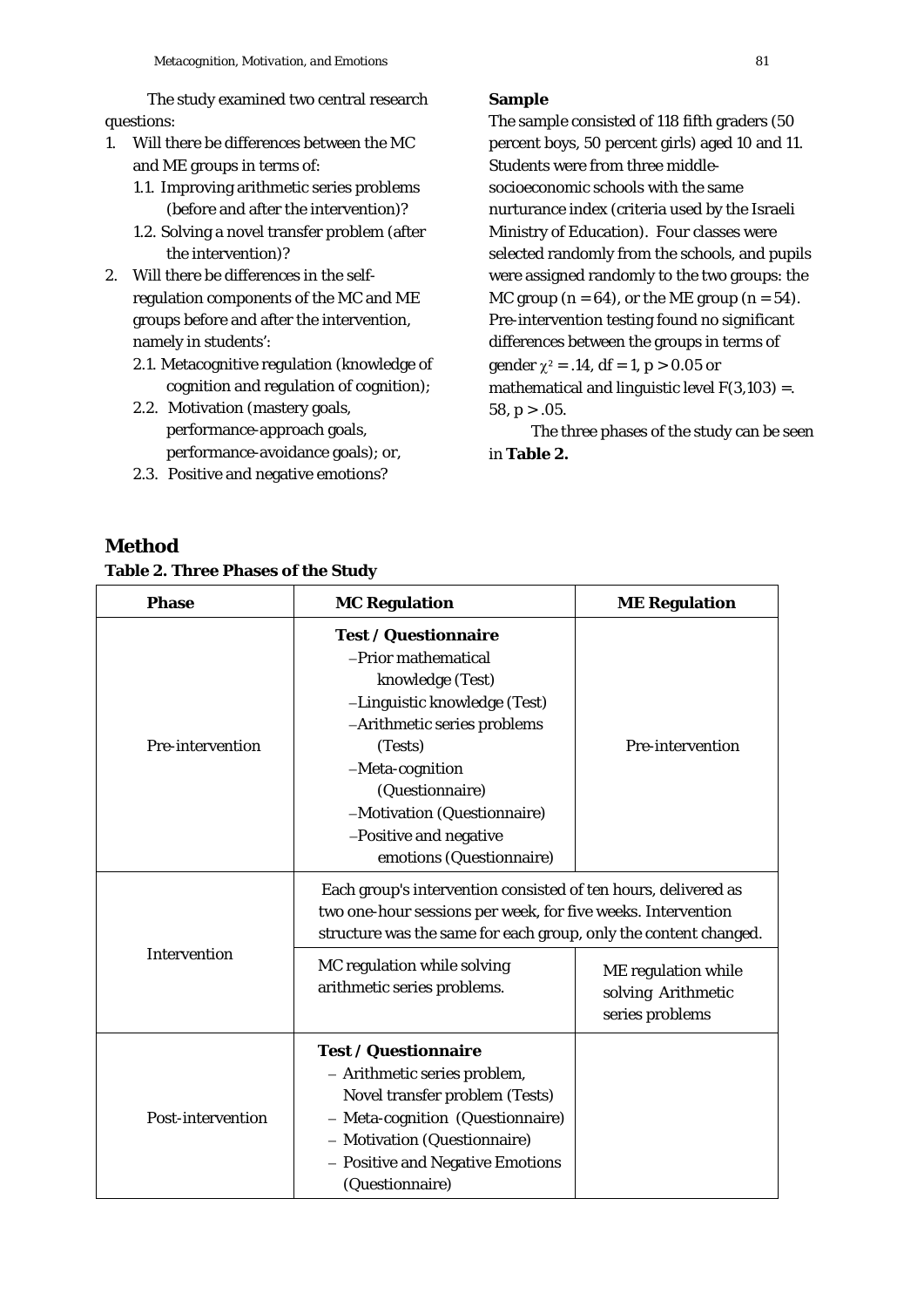The interventions were taught during the participants' regular math lessons, and presented by four math teachers trained by the researcher. The researcher-author first met with the four teachers as a group to explain the study design. She then met with the teachers individually to explain the intervention details. This took an hour and a half. The researcher supplied each teacher with binders for all the students in his or her group, along with the necessary questionnaires, tests, and tasks. The

researcher was not present in the classrooms during the interventions: an external researcher who was unaware of the research goals assistant was present. Finally, the researcher discussed the next stage of the intervention with each teacher at the end of each lesson.

**Table 3** shows the structure of intervention for the two groups.

**Table 4** presents the strategy for MC and ME regulation based on Pintrich's model selfquestion approach.

| <b>Session No.</b> | <b>MC Regulation</b>                                                                                                                                                                                                                  | <b>ME Regulation</b>                                                                                                                                                                                                                                        |  |  |
|--------------------|---------------------------------------------------------------------------------------------------------------------------------------------------------------------------------------------------------------------------------------|-------------------------------------------------------------------------------------------------------------------------------------------------------------------------------------------------------------------------------------------------------------|--|--|
| 1                  | a. Analysis of a scenario<br>portraying metacognitive<br>processes; discussion of the<br>importance of these<br>processes for learning.<br>b. Building an MC self-<br>regulated learning strategy<br>(Pintrich 2000). See Table<br>4. | a. Analysis of a scenario<br>portraying positive and<br>negative emotions, and<br>motivation; discussion of<br>importance of these<br>processes for learning.<br>b. Building an ME self-<br>regulated learning strategy<br>(Pintrich 2000). See Table<br>4. |  |  |
| $2 - 9$            | a. Revision of metacognitive<br>strategy<br>b. Participants solve two<br>arithmetic series problems.<br>Increasing complexity with<br>each session (for example,<br>see Appendix 1).<br>c. Discussion                                 | a. Revision of motivational-<br>emotional strategy<br>b. Participants solve two<br>arithmetic series problems.<br>Increasing complexity with<br>each session (for example,<br>see Appendix 1).<br>c. Discussion                                             |  |  |
| 10                 | The teachers of the two groups summarized the intervention and<br>discussed its usefulness with their students.                                                                                                                       |                                                                                                                                                                                                                                                             |  |  |

### **Table 3. Structure of Intervention for the Two Groups**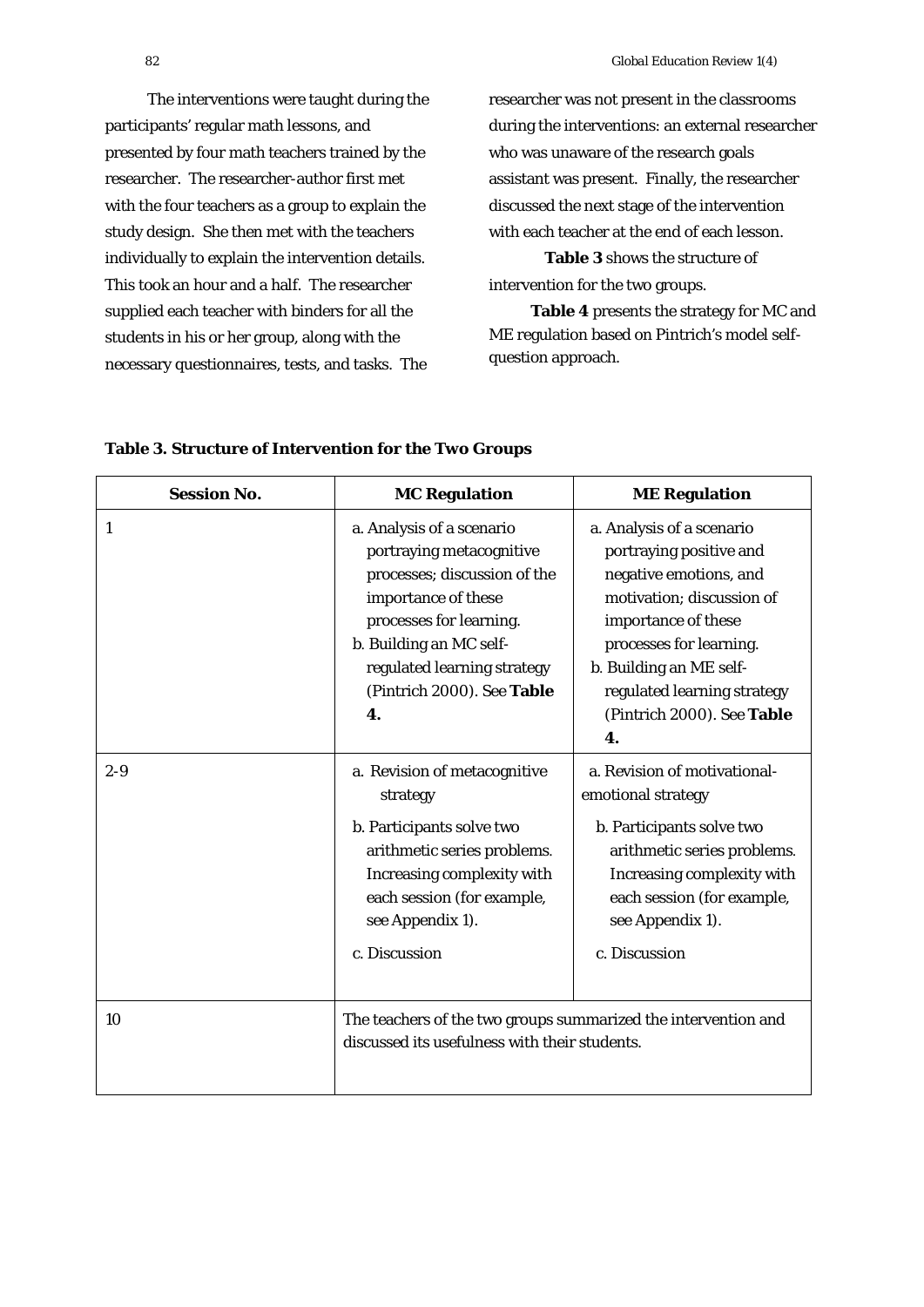| <b>Phase</b>                                     | <b>MC Regulation</b>                                                    | <b>ME Regulation</b>                                                               |
|--------------------------------------------------|-------------------------------------------------------------------------|------------------------------------------------------------------------------------|
| Pre-Learning                                     | "Do I understand the task?"                                             | "How do I feel?"                                                                   |
| (Forethought)                                    | "Have I solved a similar task?"<br>"Which strategy should I<br>choose?" | "Do I solve problems in order to<br>understand?"<br>"Is the problem easy or hard?" |
| <b>During Learning</b><br>(Monitoring & Control) | "Is my chosen strategy<br>effective?"                                   | <b>How shall I deal with</b><br>negative emotions?                                 |
|                                                  | "How do I choose a different<br>strategy?"                              | 1. Tell myself "I can do it".<br>2. Try to relax.<br>3. Take time out.             |
| <b>Post-Learning (Reflection)</b>                | "Is the solution reasonable?"                                           | "How do I feel"?                                                                   |

**Table 4. Strategy for MC and ME Regulation Based on the Pintrich Model's Self-Question Approach**

# **Table 5. Reliability of the mathematics tests and questionnaires**

| <b>Measure</b>                                             | <b>Internal</b><br><b>Consistence Test</b><br>— Chronbach's α |
|------------------------------------------------------------|---------------------------------------------------------------|
| <b>Numerical form of problem</b>                           | .86                                                           |
| <b>Verbal form of problem</b>                              | .87                                                           |
| <b>Novel transfer problem</b>                              | .76                                                           |
| Judges assessed                                            | 0.92                                                          |
| Metacognitive regulation questionnaire                     |                                                               |
| Knowledge of cognition                                     | 0.64                                                          |
| <b>Regulation of cognition</b>                             | 0.80                                                          |
| Motivation questionnaire based on achievement goals theory |                                                               |
| <b>Mastery</b> goals                                       | 0.82                                                          |
| Performance goals                                          | 0.89                                                          |
| Performance avoidance goals                                | 0.73                                                          |
| Positive and negative emotions questionnaire               |                                                               |
| <b>Positive feelings</b>                                   | 0.82                                                          |
| <b>Negative feelings</b>                                   | 0.83                                                          |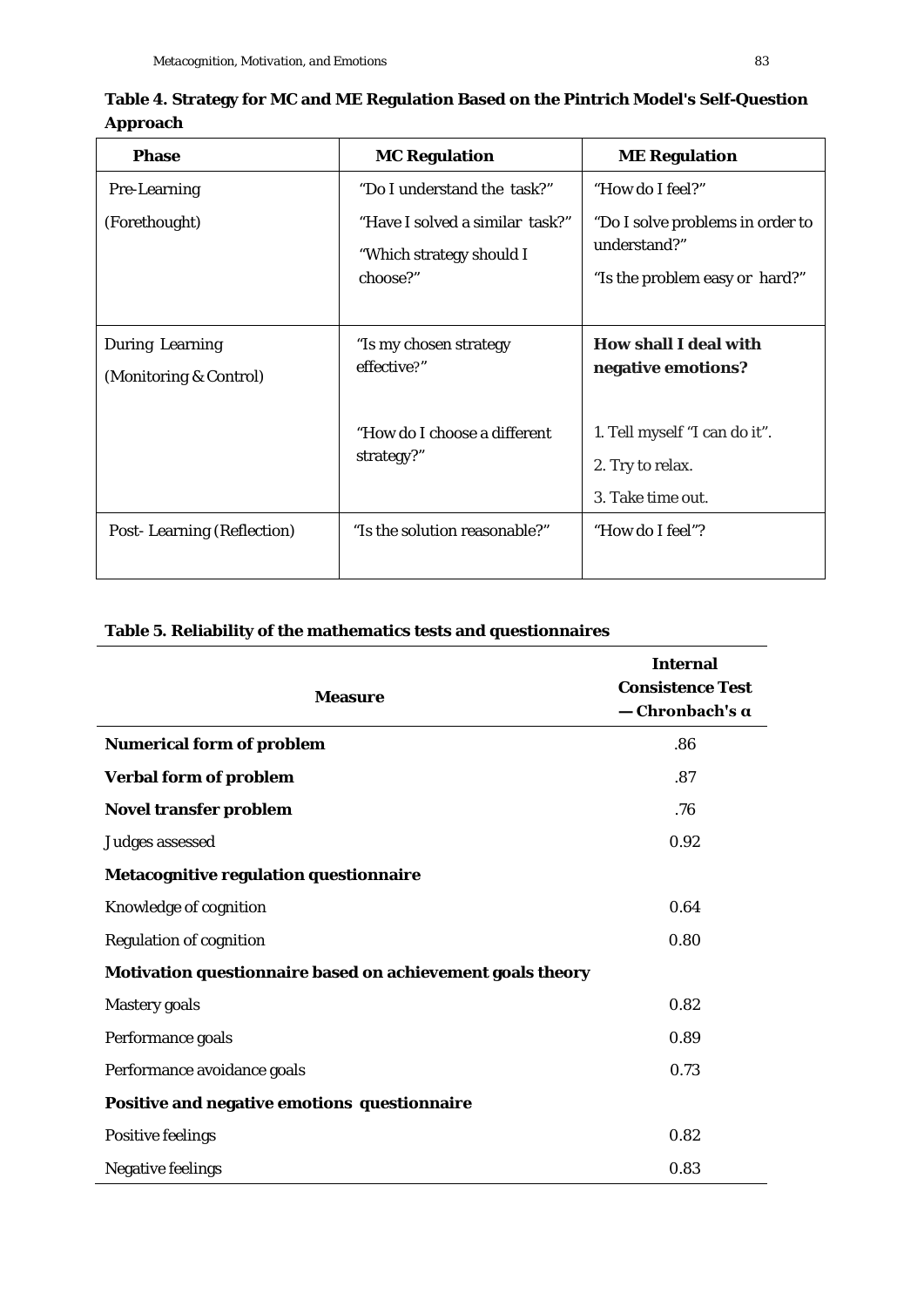## **Measures**

To examine the effect of each type of intervention, participants received arithmetic series problems to solve pre- and postintervention. There were two forms of problem: a numerical form and a verbal form. Students also received a novel transfer problem after the intervention. Before and after the intervention, self-regulated learning (metacognition, motivation, and emotions) questionnaires were also administered to the participants.

A statistical test for internal consistency (Cronbach's  $\alpha$ ) was applied, and all of these sets of statements proved reliable. **Table 5** presents the reliability of the mathematics tests and questionnaires.

#### *Numerical form of problem*

Problems using this form were adapted from the standardized Meitzav exam for the fifth grade, originally developed by the Israeli Ministry of Education (2004, Version A). Problems were administered pre- and postintervention, and the numbers were changed. To solve these problems, students were required to compute how each term in the series was calculated and compute the next term. To answer the problem, students were required to indicate either "yes" or "no." A correct answer scored "1" and an incorrect answer scored "0".

#### *Verbal form of problem*

(See Karmarski, Weiss, & Kololshi-Minsker, 2010). Problems using this form were divided into three parts. Students were required to continue the series, which was presented verbally, and to reach a conclusion regarding the next term in the series. The answer to this problem had to be written as a number, which was a continuation of the series. A score of 1 was given for a correct answer, and 0 if the answer was wrong.

#### *Novel transfer problem*

(Kramarski & Mizrachi, 2006). To examine students' ability to transfer skills, they were asked to solve a novel transfer problem. This problem included a graph and called for high

cognitive performance and the ability to make comparisons and draw conclusions: skills not required previously. An indicator was constructed to score the task. This comprised four scores, 0-3, in which a higher score indicated greater accuracy. Two judges assessed the indicator's reliability.

#### *Metacognitive regulation questionnaire*

The questionnaire was administered pre- and post-intervention to examine the effect of the two interventions on participants' metacognitive regulation. It was based on the Junior Metacognitive Awareness Inventory developed by Sperling, Howard, Miller, and Murphy (2002) .The questionnaire contained 24 items, which produced two principal factors (Brown, 1987): Knowledge of cognition (for example: "I learn better when I am interested in a subject") and regulation of cognition (for example: "I ask myself if I am working the right way when I learn something new") formulated as statements and scored on a five-point Likert scale ranging from "1," Never," to "5," Always." Every respondent was required to rank each statement according to how true it was for him or her when solving the arithmetic series problems. An answer of 1 indicated little use of metacognitive processes, and an answer of 5 indicated considerable use of metacognitive processes.

# *Motivation questionnaire based on achievement goals theory*

This questionnaire was administered pre- and post-intervention to examine the effect of the two interventions on participants' achievement goals (mastery, performance-approach, performance-avoidance). The questionnaire was developed by Midgley et al. (2000), and Kaplan adapted a Hebrew version (see, for example, Levi-Tossman, Kaplan, & Assor, 2007). The questionnaire included 19 statements relating to achievement goals, and was used a five-point Likert scale ranging from 1,"Not true at all," to 5, "Very true." The respondent ranked each statement according to how true it was for him or her when solving the reasoning problems. Statements were divided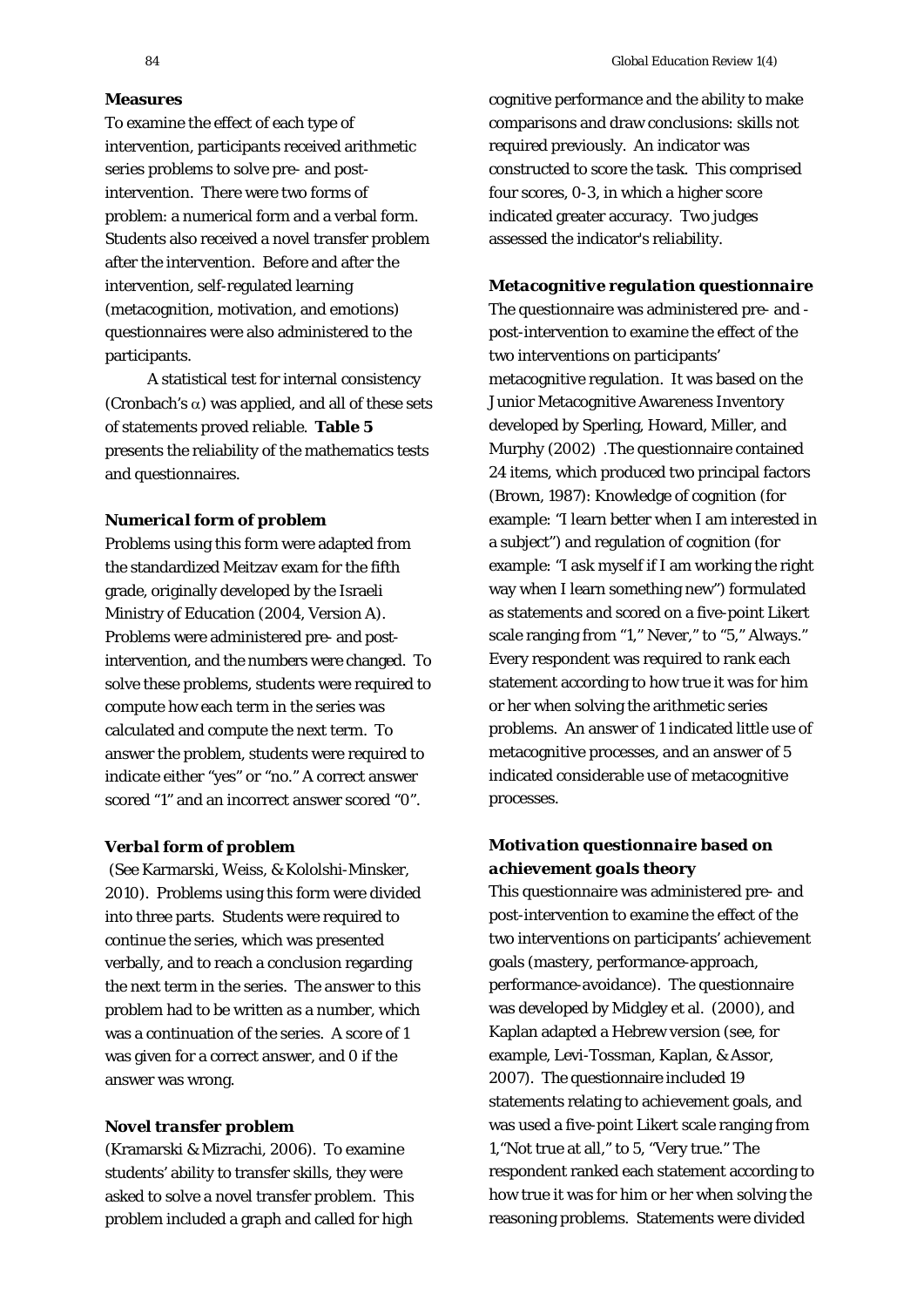into three groups: six statements about mastery goals (for example, "It is important for me to understand clearly what I learn in class"), where an answer of 1 showed a low masterygoals orientation and an answer of 5 a indicated high mastery-goals approach, which is effective for self-regulation processes; six statements relating to performance-approach goals (for example, "It is important for me that students in my class think that I am good at tasks"), where 1 showed low performance-approach goals and 5 indicated high performanceapproach goals, which is less effective for selfregulation processes; and seven statements relating to performance-avoidance goals (for example: "It is important for me not to look stupid at school"), where 1 indicated low performance-avoidance goals and 5 indicated high performance-avoidance goals, which is less effective for self-regulation processes.

# *Positive and negative emotions questionnaire*

To establish the intervention's effect on the participants' positive and negative emotions when working on arithmetic series problems, the questionnaire was administered pre- and post- intervention. The basis for this 20-item questionnaire was the Hebrew version (adapted by Margalit & Ankonina, 1991) of the Moos Affect Scale (Moos, Cronkite, Billings, & Finney, 1987).

A principal component analysis was performed to examine the factors. The analysis found that two factors could explain 46 percent of the variance. Two statement categories were identified: the first contained 10 statements relating to positive emotions (e.g., happy, relaxed); the second contained 10 statements relating to negative emotions (e.g., afraid, angry.) The distribution factors was the same as the original one (Tzohar-Rozen & Kramarski, 2013). The questionnaire was formulated as statements and scored on a five-point Likert scale from 1-5: 1, "Not true," to 5, "Very true." An answer of 1, for a positive statement, showed a weak positive emotion, while an

answer of 5 showed a strong positive emotion; for a negative statement, an answer of 1 showed a weak negative emotion, and an answer of 5 showed a strong negative emotion.

### **Results**

The results analysis will first address the findings for the problem-solving achievements and then examine the findings for the selfregulation processes (metacognitive and motivational-emotional).

# **Achievements in Solving Arithmetic Series Problems Presented Verbally and Numerically**

Pretest and posttest differences were examined in terms of the research groups' achievements when solving arithmetic series problems presented either verbally or numerically. To examine differences between the groups, we first conducted a MANOVA to compare the preintervention measurements for the two groups' performance. The results found no statistically significant difference between the two groups:  $F(2,115) = 0.40, p > 0.05.$ 

A 2 X 2 MANOVA (Groups X Time) with repeated measurements for time was then conducted to determine whether the learners' achievements improved as a result of the intervention and to establish differences between the groups in terms of changes between the pretest and posttest. This analysis showed a significant difference in the pretest and posttest measurements:  $F(2,110) = 267.23$ , *p* < .001, *η2* = .83. No significant Groups X Time interaction was found, however: *F*(2,110)  $= 0.99$ ,  $p > 0.05$ . Thus, there was no difference found between the groups in the change between the pretest and posttest measurements. **Table 6** presents pre- and post-intervention means and standard deviations for the achievements for series problems presented verbally and numerically.

**Table 6** shows significant differences between the measurements (before and after) in two indices. The means indicate that both indices improved as a result of the intervention.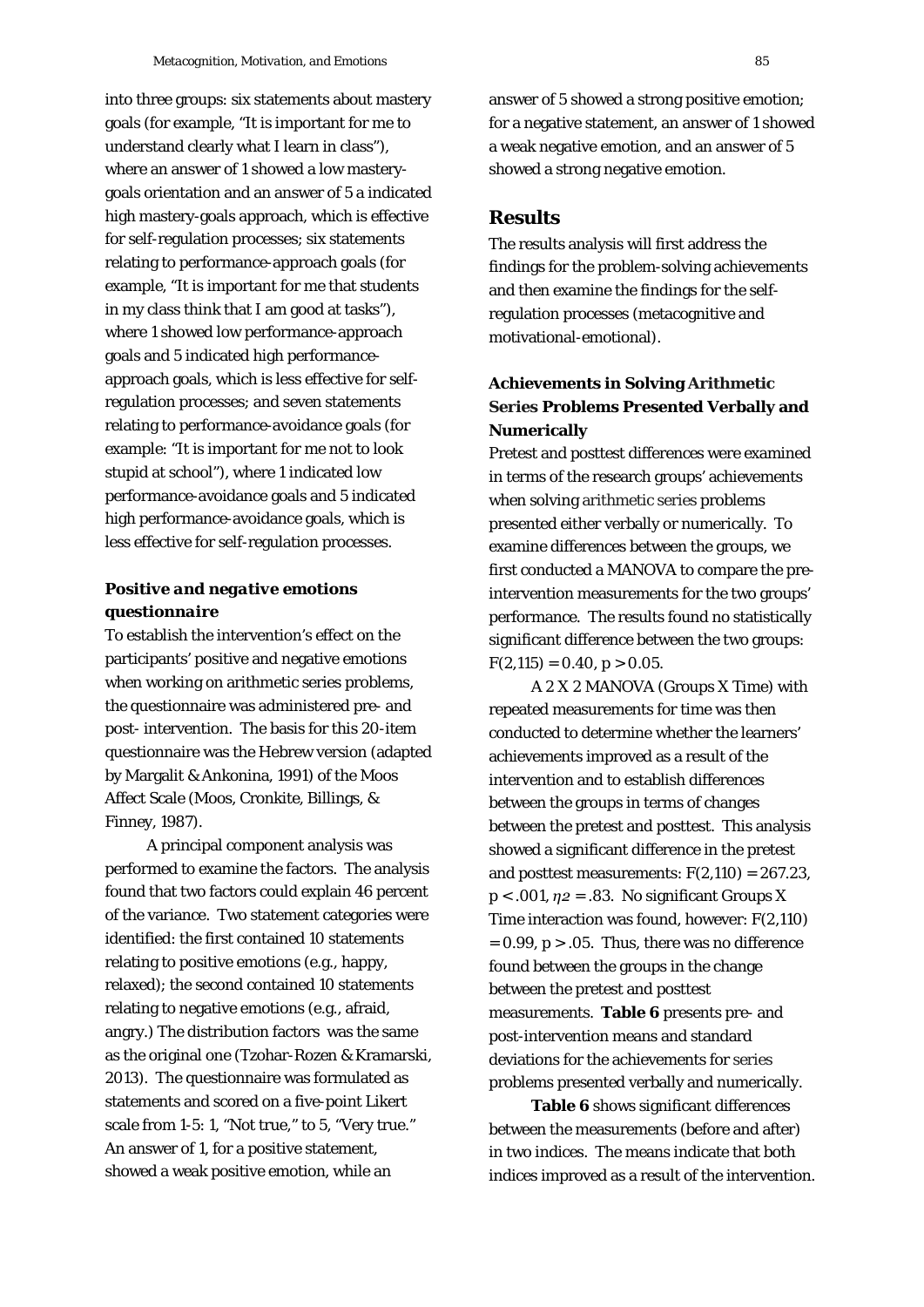| <b>Measure</b>   | <b>Pre-Intervention</b> |           | Post-Intervention |           | F(1,111)  | $\eta^2$ |
|------------------|-------------------------|-----------|-------------------|-----------|-----------|----------|
|                  | M                       | <i>SD</i> | M                 | <b>SD</b> |           |          |
| <b>Verbal</b>    | 5.27                    | 1.30      | 9.90              | 2.10      | 463.16*** | .81      |
| <b>Numerical</b> | 4.04                    | 2.29      | 8.30              | 2.23      | 158.31*** | .59      |

**Table 6. Pre- and Post-Intervention Means and Standard Deviations for the Achievements in Series Problems Presented Verbally and Numerically** 

\*\*\**p*<.001

### **Post-Intervention Differences in the Groups' Novel Transfer Problem Achievements**

After the intervention, we examined the ability of the two groups to transfer the skills they had learned to a new task, in this case a novel graph task. The analysis of variance found no significant difference between the two groups:  $F(2.115) = 2.11, p > .05.$ 

# *Pre- and Post-Intervention Differences in Self-Regulation Components Differences in meta-cognitive component*

The study examined two metacognitive processes before and after the intervention: knowledge of cognition and regulation of cognition. There was no significant difference

between the groups in these two indices before the intervention:  $F(2,114) = 2.86$ ,  $p > .05$ . A MANOVA to examine differences between the measurement before and after the intervention, and to compare the change in the two measurements for the two groups, found no significant difference between the measurements:  $F(2,111) = 0.48$ ,  $p > .05$ , and no significant interaction between Groups X Time:  $F(2,111) = 1.99, p > .05.$ 

However, as we see from **Table 7**, the analysis of variance conducted for each measure separately showed a significant interaction in the regulation of cognition index. **Table 7** shows pre- and post-intervention means and standard deviations for knowledge of cognition and regulation of cognition by groups.

|                      |           |         |        | Groups  |         | <b>Time</b> |          | <b>Groups X Time</b> |          |
|----------------------|-----------|---------|--------|---------|---------|-------------|----------|----------------------|----------|
| <b>Measure</b>       |           | MC      |        | ME      |         |             |          |                      |          |
|                      |           | Pre-    | Post-  | Pre-    | Post-   | F(1,112)    | $\eta^2$ | F(1,112)             | $\eta^2$ |
|                      |           | interv. | intery | interv. | interv. |             |          |                      |          |
| Knowledge of         | M         | 3.98    | 3.99   | 4.20    | 4.13    |             |          |                      |          |
| cognition            | <b>SD</b> | .50     | .61    | .42     | .58     | 35.         | 00.      | 60.                  | .00      |
| <b>Regulation of</b> | M         | 3.57    | 3.68.  | 3.77    | 3.70    |             |          |                      |          |
| cognition            | <b>SD</b> | .61     | .66    | .40     | .63     | .32         | .00      | $4.01*$              | .05      |

**Table 7. Pre- and Post-Intervention Means and Standard Deviations for Knowledge of Cognition and Regulation of Cognition by Groups** 

\**p*<.05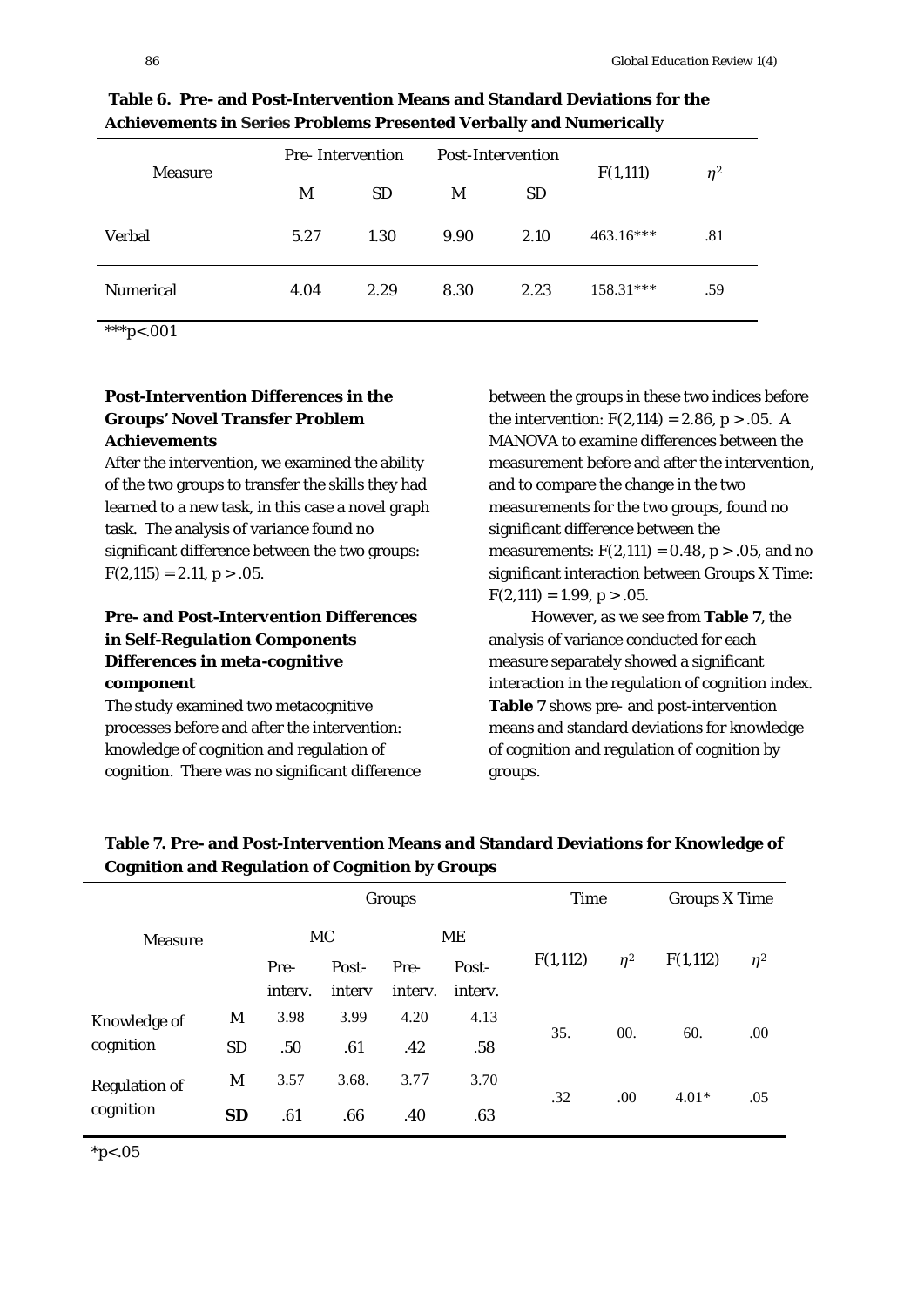**Figure 1** presents pre- and postintervention means for the groups' achievements in regulation of cognition.

**Figure 1** shows that whereas the MC group demonstrated an improvement in cognition monitoring, the ME group showed a slight decrease. Simple effect analysis to compare the pre- and post- intervention measurements for the two groups found a significant difference between the measurements for the MC group: *F*(1,62) = .418,  $p < .05$ ,  $\eta_2 = .06$ . However, there was no significant difference in the ME group: *F*(1,50)  $= 0.81, p > 0.05.$ 

### **Differences in motivation**

Motivation is linked in this study to three types of goals: mastery, performance-approach, and performance-avoidance goals. These measures were examined before and after intervention. A MANOVA compared the two groups before intervention, and a significant difference could be seen between the two groups:  $F(3,113) =$ 

.3.39, *p* < .05, *η2* = .08. Analyses of variance for the measures found no significant difference in performance-approach goals:  $F(1,115) = 7.37$ , *p* < .01, *η2* = .06. However, measures of the ME group's performance-approach goals (*M* = 3.19,  $SD = 1.18$ ) were higher than those for the MC group: (*M* = 2.63, *SD* = 1.04).

Due to these differences, a MANCOVA was conducted to compare the changes in the groups that the intervention caused. Indeed, the MANCOVA showed a significant difference in the change in measurements between the two groups:  $F(3,107) = 2.90, p < .05, \eta_2 = .08$ . An ANCOVA for each measure showed a significant difference in the performanceapproach goals, *F*(1,109) = .3.84, p < .05, *η2* = .03; and performance-avoidance goals: *F*(3,109) = 7.89, *p* < .01, *η2* = .07; but no significant difference in the mastery goals,  $F(1,109) = 0.01, p > 0.05.$ 

**Figure 2** presents the pre- and postintervention means for the performanceapproach goals of the different groups.

**Figure 1. Pre- and Post-Intervention Means for the Regulation of Cognition of the Different Groups**

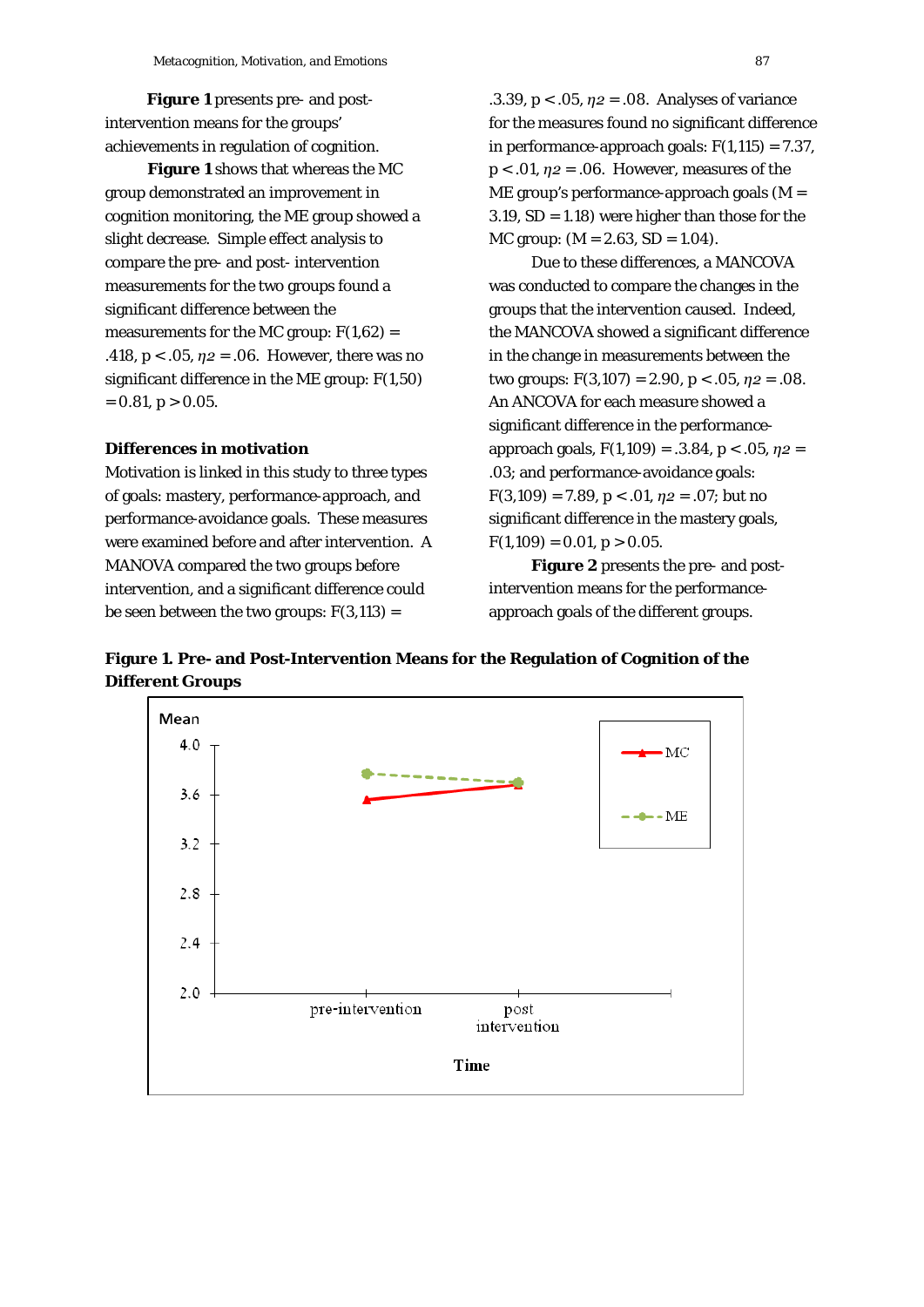

# **Figure 2. Pre- and Post-Intervention Means for the Performance-Approach Goals of the Different Groups**

As we see from **Figure 2**, there was a reduction in level of the ME group's performance-approach goal measurement but no significant change in that of the MC group. Indeed, a simple effect analysis revealed that while a significant difference was found for the ME group's performance-approach goal measurement before and after intervention,  $F(1,50) = 11.15, p < .01, \eta_2 = .18$ , there was no significant difference for the MC group's

performance-approach goal measurement before and after intervention:  $F(1,62) = .12, p >$ .05. In fact, we had expected to see a decrease in the performance-approach goal measurement. The results were similar for the performance-avoidance goals.

**Figure 3** presents the pre- and postintervention means for the performanceavoidance goals of the different groups.

**Figure 3. Pre- and Post-Intervention Means for the Performance-Avoidance Goals of the Different Groups**

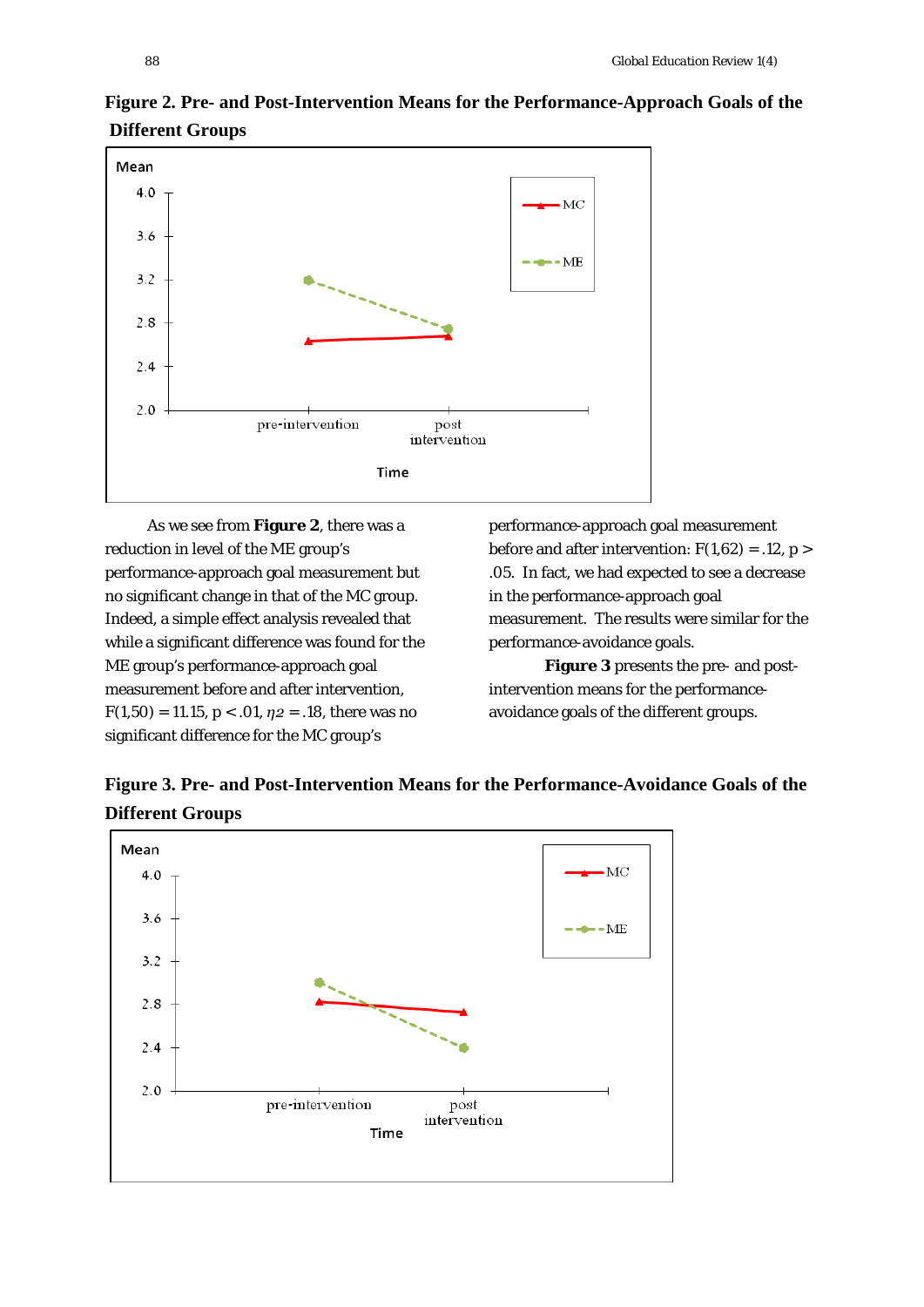As we can see from **Figure 3**, a sharp reduction occurred in the level of the ME group's performance-avoidance goal measurement, compared with only a slight reduction for the MC group. A simple effect analysis showed a significant difference in the pretest-posttest measure for the ME group,  $F(1,50) = 21.62$ ,  $p < .001$ ,  $\eta_2 = .36$ , but no significant difference for the MC group: *F*(1,62)  $= 1.09$ ,  $p > .05$ . In fact, we had expected to see a decrease in the performance-avoidance goals measurement.

# *Differences in positive and negative emotions*

Pre- and post-intervention positive and negative emotions were also examined. A unidirectional MANOVA was conducted to determine differences between the groups before intervention, and a significant difference was found between the two groups:  $F(1,113) =$ 5.34,  $p < .01$ ,  $\eta_2 = .09$ . The analysis of variance for each measure showed a significant difference in the pre-intervention measurement only for negative emotions:  $F(1,114) = 4.40$ ,  $p <$ .05,  $\eta$ 2 = .04. The ME group showed many more negative emotions,  $M = 2.12$ ,  $SD = 0.85$ , than the MC group:  $M = 1.82$ ,  $SD = 0.65$ . In fact, we had expected to see a decrease in the negative emotions measurement. As a result of these differences, a MANCOVA was conducted to compare differences in the posttest measurement, with the pretest as a covariant. The MANCOVA showed no difference between the two groups:  $F(1,108) = 0.51, p > 0.05$ .

# **Discussion**

The study examined the significance and contribution of two self-regulation components, the MC component and ME component, to achievements in solving problems of varying difficulties and self-regulation processes: metacognition, motivation, and emotions. This section discusses the contribution of each group, the MC group and the ME group, to selfregulation and problem solving. First, we will discuss the changes in self-regulation in each

group. Then, we will discuss the problemsolving achievements.

The self-regulation processes were examined with regard to the MC component and the ME component. With the MC component, the researcher examined two processes: knowledge of cognition (general knowledge of cognition, which provides a metacognitive foundation) and regulation of cognition (regulation and supervision of learning). The study found that the MC group showed greater improvement in regulation of cognition than the ME group, and there was no difference between the groups' pre- and postintervention knowledge of cognition. These findings make sense, as "knowledge of cognition" is defined as the basis for learning that focuses on general assumptions of cognition (Brown, 1987). In addition, studies show that knowledge of cognition develops before children reach school age (Schraw & Moshman, 1995). There were no differences between the measurements, since the participants were in fifth grade and apparently had already developed this kind of knowledge. On the other hand, regulation of cognition focuses on specific higher complex processes such as planning, monitoring, and evaluation. It seems that the intervention, which targeted MC regulation by providing explicit direct support during cognition regulation while learning ("Did I understand the task?" "Is my chosen strategy effective?" "Is my answer logical?"), fostered the development of higher metacognitive processes, leading to a modest improvement.

Regarding the ME component, the performance-approach goals (learning for the sake of achievement and to demonstrate ability) and the performance-avoidance goals (avoidance of failure) decreased more in the ME group compared with the MC group. There were no differences between the groups in the other measures (mastery goal, positive and negative emotions).

One may assume that this reduction in the ME group is linked to the nature of the intervention this group received, which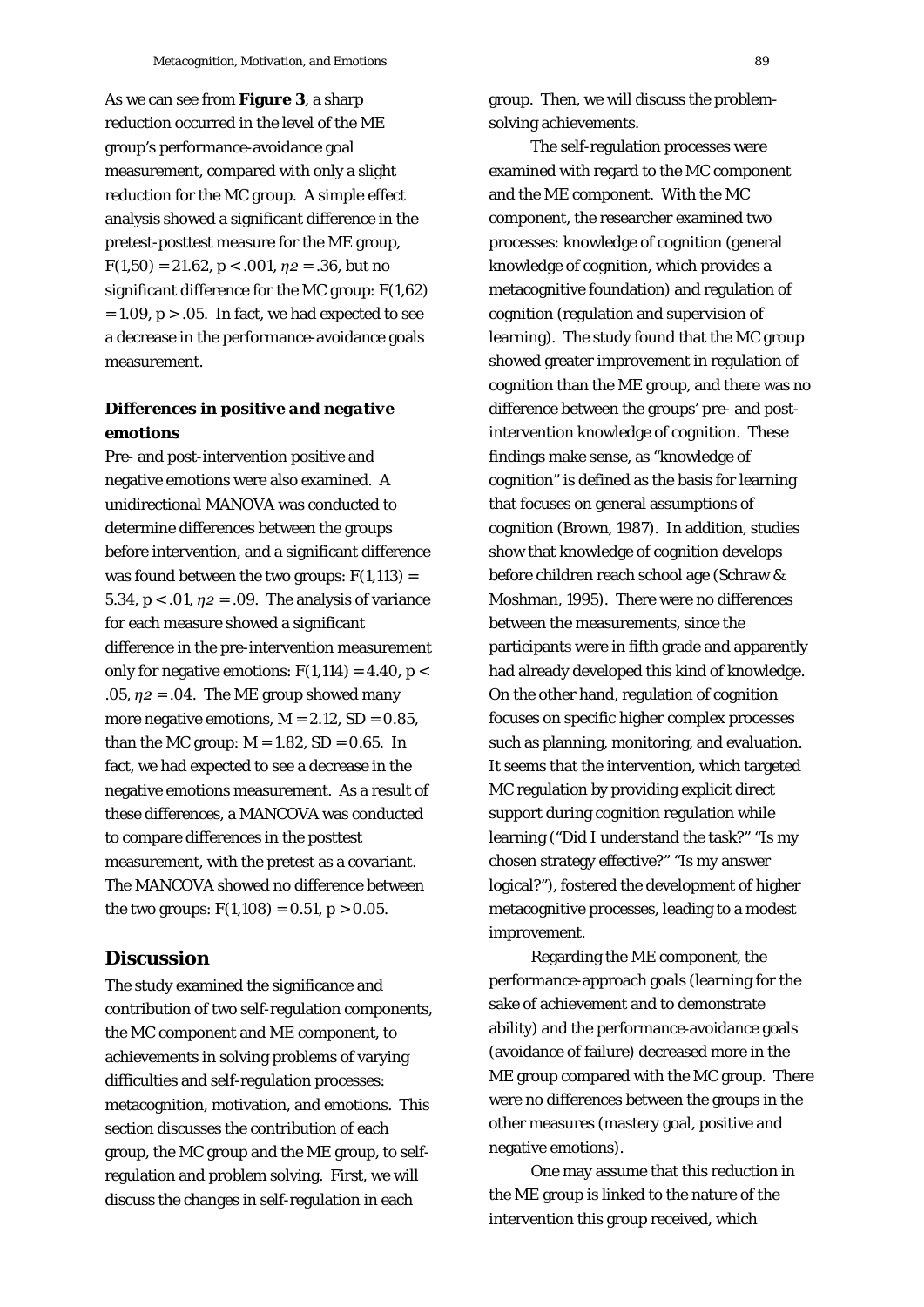deliberately targeted motivational and emotional awareness by teaching participants specifically to ask themselves evaluative motivational-emotional questions. These questions stressed the importance of understanding themselves when learning ("Do I learn to understand?") and examining emotions throughout all stages of learning ("How do I feel?"). An explicit "I"-centered strategy was also constructed with the students, and was aimed at motivation and emotion management ("I am capable of succeeding," "I relax and take a break," "I will read the problem again to try and understand it," "If I don't succeed, I will ask for help from an adult or a friend"). This intense, focused training apparently produced a reduction both in the participants' performance-approach goals, characterized by non-adaptive behavior such as avoidance of challenges and behavior characterized by "helplessness" (Midgley et al., 2000), and in the participants' performance-avoidance goals, which are characterized by performanceavoidance and fear of demonstrating inability. Ames (1992) supports this finding, suggesting that an educational environment oriented towards mastery goals reduces performanceavoidance goals. In addition, research suggests that strategies to increase motivation can also help students improve behavioral forms of motivation (Boekaerts & Niemivirta, 2000; Zeidner, 1998).

The measurements for the mastery goals (learning for understanding) and the positive and negative emotions showed no difference between the groups. It seems that MC regulation and ME regulation produce similar changes in these components. An interesting point arising from this finding concerns the question of whether metacognitive selfregulation positively influences the motivational-emotional processes. Indeed, studies have shown that fostering metacognitive awareness leads to improvement in self-regulation processes as a whole; in other words, that it affects both metacognitive and motivational-emotional processes (Kramarski & Michalsky, 2009; Van Den Boom, Van

Merrienboer, & van Gog, 2004). It is possible that the more metacognitive tools a learner has for coping with tasks, the greater will be her desire and motivation for tackling tasks. This finding also relates to and explains the findings relating to achievements in solving arithmetic series problems.

Recall that in order to assess the contribution of each intervention to learners' achievements, the participants of each group were tested with arithmetic series problems that were presented in different forms before and after the intervention. They were also tested on novel transfer problems. Achievements for both groups were the same for all of the problems, meaning that the MC component and ME component made similar contributions to achievement. This is supported by studies demonstrating the contribution of both the MC and ME components to achievement (see, for example, Schraw, Crippen, & Hartley, 2006; Veenman, Van Hout-Wolters, & Afflerbach, 2006).

The similarity in the two groups' achievements can also be explained in terms of the reciprocity between the MC and ME components. It seems that when we nurture one aspect of self-regulation, we affect the entire self-regulation process, thus leading to an improvement in the learner's achievements. This is supported by findings from previous studies examining the relationship between the MC and ME components, which found that one positively affects the other. For example, Kramarski and Michalsky (2009) studied the effects of two hypermedia environments (a system combining hypertext and multimedia) on the self-learning of university students studying teaching: a hypermedia environment with metacognitive instruction, and a hypermedia environment without metacognitive instruction. The results showed that exposure to metacognitive support, which prompted students to ask self-questions, improved the novice teachers' overall selfregulation capacity (MC and ME regulation). A different study, related to the IMPROVE program (metacognitive self-questioning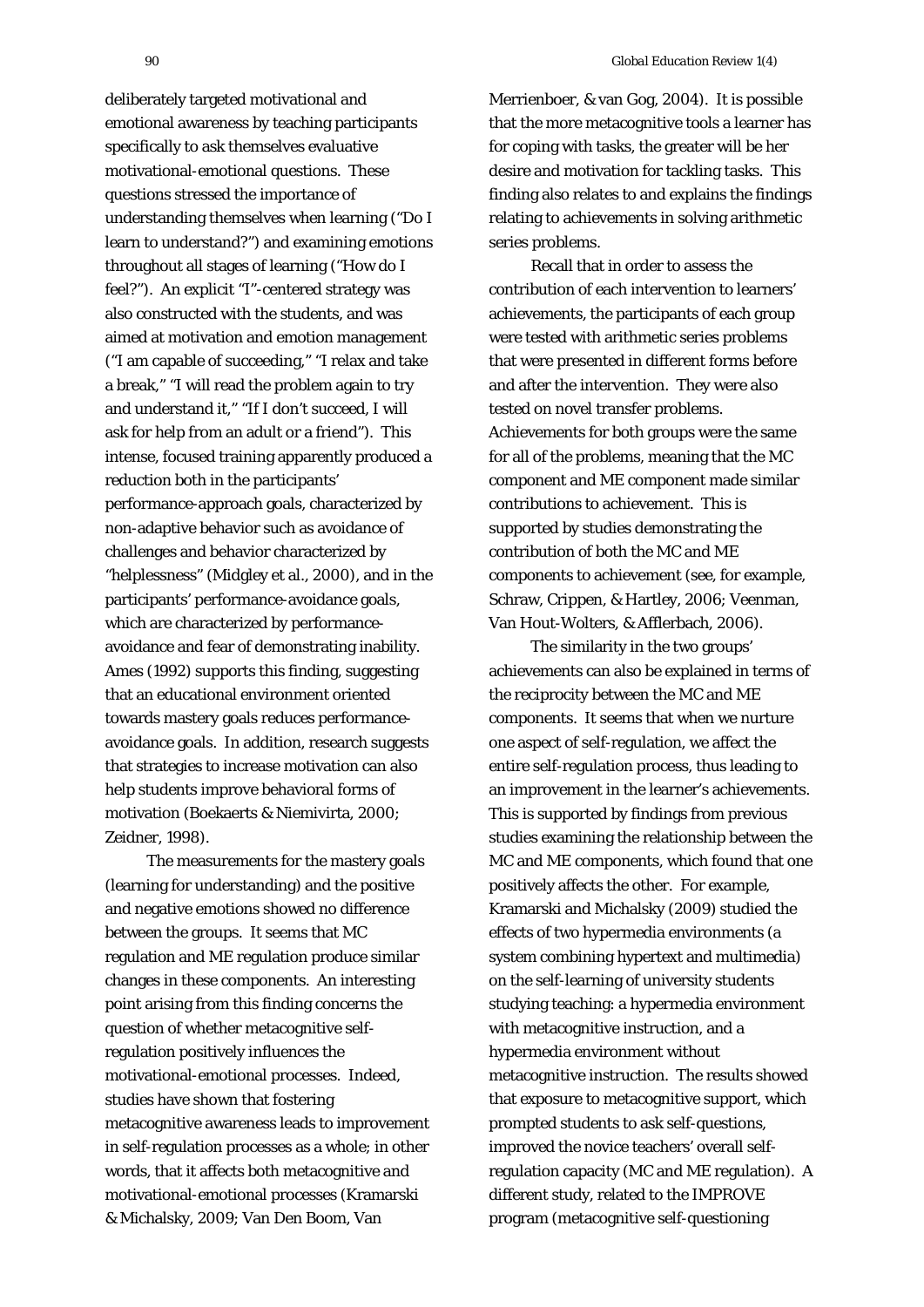method that engages learners in thinking and reflecting on their learning. The program is implemented mostly in mathematics and science, Mevarech & Kramarski, 1997), showed that this metacognitive intervention improved third graders' achievement in solving mathematical problems, boosted metacognitive abilities, and lowered anxiety levels (Kramarski, Weisse, & Kololshi-Minsker, 2010).

Similar findings have also been reported for middle-school students. For example, Kramarski and colleagues found that the performance of 15-year-old students who participated in online collaborative learning with metacognitive support improved in terms of self-regulation in general, compared to learners taught under the same learning conditions with no metacognitive support (Kramarski & Gutman, 2006; Kramarski & Mizrachi, 2006). It has also been found that support that strengthens learner motivation also improves academic involvement and learning competencies (Reschly, Huebner, Appleton, & Antaramian, 2008), and that a correlation exists between self-efficacy and motivation and metacognitive processes (Hoffman, 2010). Finally, it has also been found that students who believe in their own self-efficacy in performing academic tasks use more cognitive and metacognitive strategies (Hoffman, 2010). Regardless of previous accomplishments or capabilities, they work harder, persist longer, and keep up their achievements and competencies, even when coping with difficulties, as compared to their peers (Pajares, 2008; Pugh & Bergin, 2006).

#### **Contribution of Study**

The study offers a theoretical as well as a practical contribution. Theoretically, it deepens our understanding of the importance of supporting self-regulation in each of the two components, MC and ME, with regard to learners' problem-solving achievements and self-regulation processes. It also expands our knowledge of the implications of motivationalemotional awareness with regard to learning, which is a little-researched area. The present

study was based on Pintrich's (2000) selfregulation model, a theoretical model focusing on the metacognitive and motivational components of self-regulation in adults. The present study extended this model to the emotional aspect of self-regulation while adapting it for the young learner.

In practical terms, the study developed two unique self-regulation interventions based on one theoretical model (Pintrich, 2000): a MC regulation intervention and a ME regulation intervention. As noted, there is a lack of ME intervention programs, and the study suggests an effective program that can also be tailored to young learners. Both interventions can be useful in teacher training and for training seminars on the subject of selfregulation approaches. These interventions can also be adapted for adults and young learners alike.

#### **Limitations and Future Research**

The study examined the effect of the intervention on MC regulation and ME regulation only in relation to solving problems. Furthermore, the interventions only comprised 10 sessions, the effects of which were examined immediately after completion. The interventions' efficacy could therefore be examined in other subjects and in a variety of learning environments. Long-term studies would be useful for determining the impact of the different programs and their long-term impact. In the present study, we also only used quantitative tools. We recommend also using qualitative tools such as interviews, and examining self-regulation processes in real time (solving problems aloud). Finally, since both the interventions were effective in terms of achievement and self-regulation, it would be interesting to explore the added value for achievement of an intervention combining the metacognitive and the motivational-emotional components of self-regulation.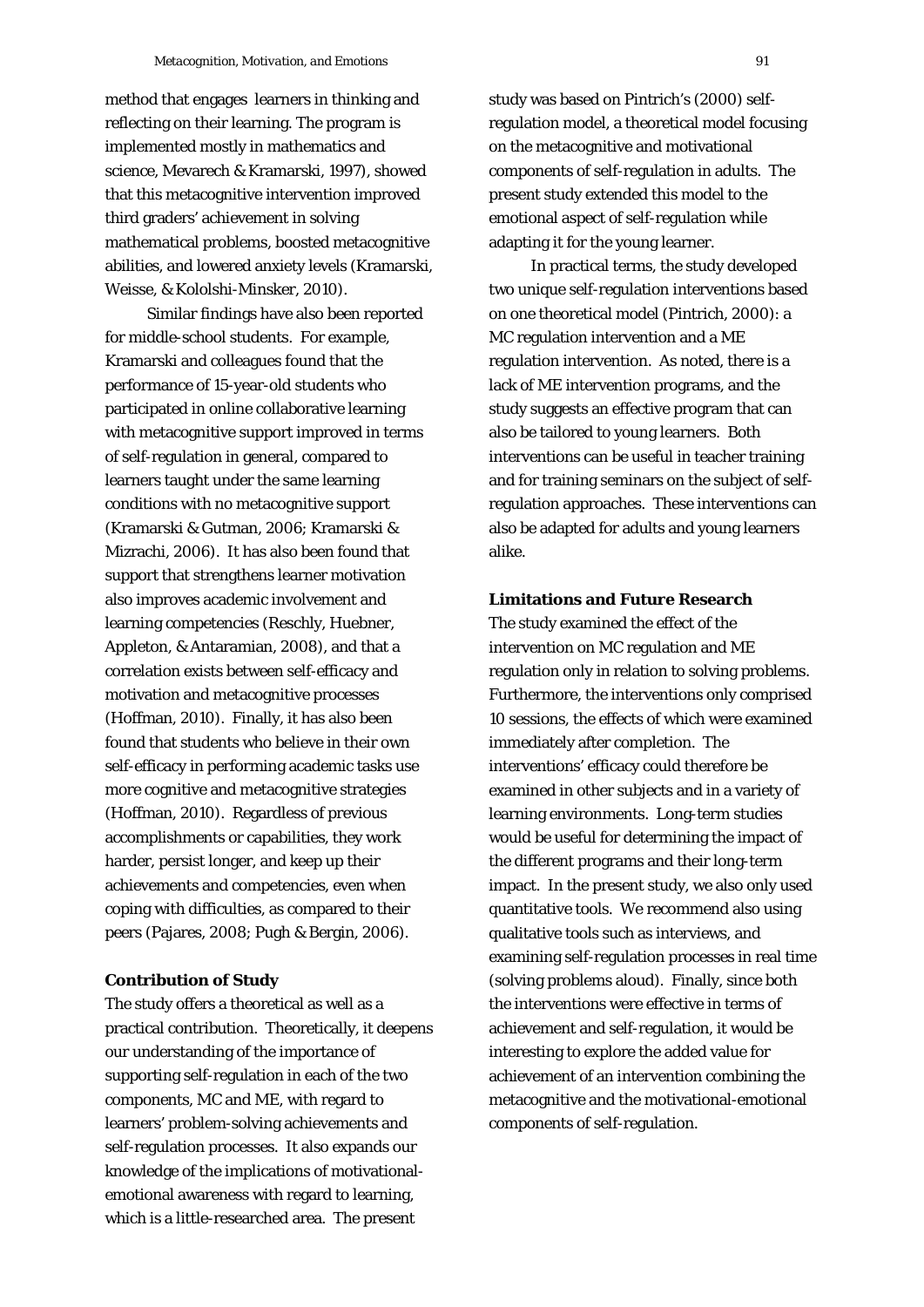#### **References**

- Ames, C. (1992). Classrooms: Goals, Structures, and student motivation. *Journal of Educational Psychology, 84*(3), 261–271.
- Artino, A. R. (2009). Think, feel, act: Motivational and emotional influences on military students' online academic success. *Journal of Computing in Higher Education, 21,* 146–166.
- Bachman, A. M. (1970). The relationship between a seventh-grade pupil's academic self-con-cept and achievement in mathematics. *Journal for Research in Mathematics Education*, *1*, 173-179.
- Boekaerts, M., & Niemivirta, M. (2000). Self-Regulated learning: Finding a balance between learning goals and ego-protective goals. In M. Boekaerts, P.R. Pintrich, & M. Zeidner (Eds.), *Handbook of Self-Regulation* (pp. 417–451). San Diego, CA: Academic Press.
- Brown, A. L. (1987). Metacognition, executive control, self-regulation, and other more mysterious mechanisms. In F. E. Weinert & R. H. Kluwe (Eds.), *Metacognition, motivation, and understanding* (pp. 65–116). Hillsdale, New Jersey: Lawrence Erlbaum Associates.
- Camahalan, F. M. G. (2006). Effects of self-regulated learning on mathematics achievement of selected Southeast Asian children*. Journal of Instructional Psychology, 33*(3), 194–205.
- Church, M. A Elliot, A. J., & Gable, S. L. (2001). Perception of classroom environment, achievement goals, and achievement outcomes. *Journal of Educational Psychology, 63,* 43–54.
- Desoete, A., Roeyers, H., & De Clercq, A. (2003). Can offline metacognition enhance mathematical problem solving*? Journal of Educational Psychology*, *95*(1), 188–200.
- Dignath, C., & Büttner, G. (2008). Components of fostering self-regulated learning among students. A meta-analysis on intervention studies at primary and secondary school level. *Metacognition and Learning, 3*(3), 231–264.
- Duckworth, K., Akerman, R., MacGregor, A., Salter, E., & Vorhaus, J. (2009). *Self-regulated learning: A literature review*. Centre for Research on the Wider Benefits of Learning Institute of Education: London.
- Efklides, A. (2011). Interactions of metacognition with motivation and affect in self-regulated learning: The MASRL model. *Educational Psychologist*, *46*(1), 6–25.
- Efklides, A., & Petkaki, C. (2005). Effects of mood on students' metacognitive experiences. *Learning and Instruction, 15*, 415–431.
- Fennema, E., & Sherman, J. A. (1976). Fennema-Sherman Mathematics Attitude Scales: Instruments designed to measure attitudes toward the learning of mathematics by females and males. *Journal for Research in Mathematics Education*, *7*, 324-326.
- Fiedler, K. (2001). Affective states trigger processes of assimilation and accommodation. In L. L. Martin, & G. L. Clore (Eds.). *Theories of mood and cognition: A user's guidebook* (pp. 85–98). Mahwah, NJ: Erlbaum.
- Hembree, R. (1990). The nature, effects and relief of mathematics anxiety. *Journal for Research in Mathematics Education, 21,* 33–46.
- Hoffman, B. (2010). I think I can, but I'm afraid to try: The influence of self-efficacy and anxiety on problem-solving efficiency. *Learning & Individual Differences, 20*, 276–283.
- Israeli Ministry of Education. (2004). *School efficiency and growth measures test for 5<sup>th</sup> graders* — *Version A*. Jerusalem: Department of Assessment and Measurement in Education.
- Kaplan, A., & Maehr, L. M. (2002). Adolescents' achievement goals: Situating motivation in sociocultural contexts. In F. Pajaers & T. Urdan (Eds.), *Adolescence and education: Vol. 2, Academic motivation of adolescents* (pp. 125–167). Greenwich, CT: Information Age.
- King, A. (1992). Comparison of self-questioning, summarizing, and notetaking-review as strategies for learning from lectures. *American Educational Research Journal*, *29*(2)*,* 303–323.
- Kistner, S., Rakoczy, K., Dignath, C., Otto, B., Buttner, G., & Klieme, E. (2010). Promotion of self-regulated learning in the classroom: Investigating frequency, quality, and consequences for student performance. *Metacognition and Learning, 5,*  157–171.
- Kramarski, B., & Gutman, M. (2006). How can selfregulated learning be supported in mathematical e-learning environments? *Journal of Computer Assisted Learning, 22,* 24–33.
- Kramarski, B., & Mevarech, Z. R., (2003). Enhancing mathematical reasoning in the classroom: Effects of cooperative learning and metacognitive training. *American Educational Research Journal, 40*(1)*,* 281–310.
- Kramarski, B., & Michalsky, T. (2009). Investigating preservice teachers' professional growth in selfregulated learning environments**.** *Journal of Educational Psychology***,** *101*(1), 161–175.
- Kramarski, B., & Mizrachi, N. (2006). Online discussion and self-regulated learning: Effects of four instructional methods on mathematical literacy. *The Journal of Educational Research, 99*(4)*,* 218–230.
- Kramarski, B., Weiss, I., & Kololshi-Minsker, Ι. (2010). How can self- regulated learning (SRL) support problem solving of third-grade students with mathematics anxiety? *ZDM—The International Journal on Mathematics Education, 42*(2)*,* 179– 193*.*
- Kramarski, B. & Zoldan, S. (2008). Using errors as springboards for enhancing mathematical reasoning with three metacognitive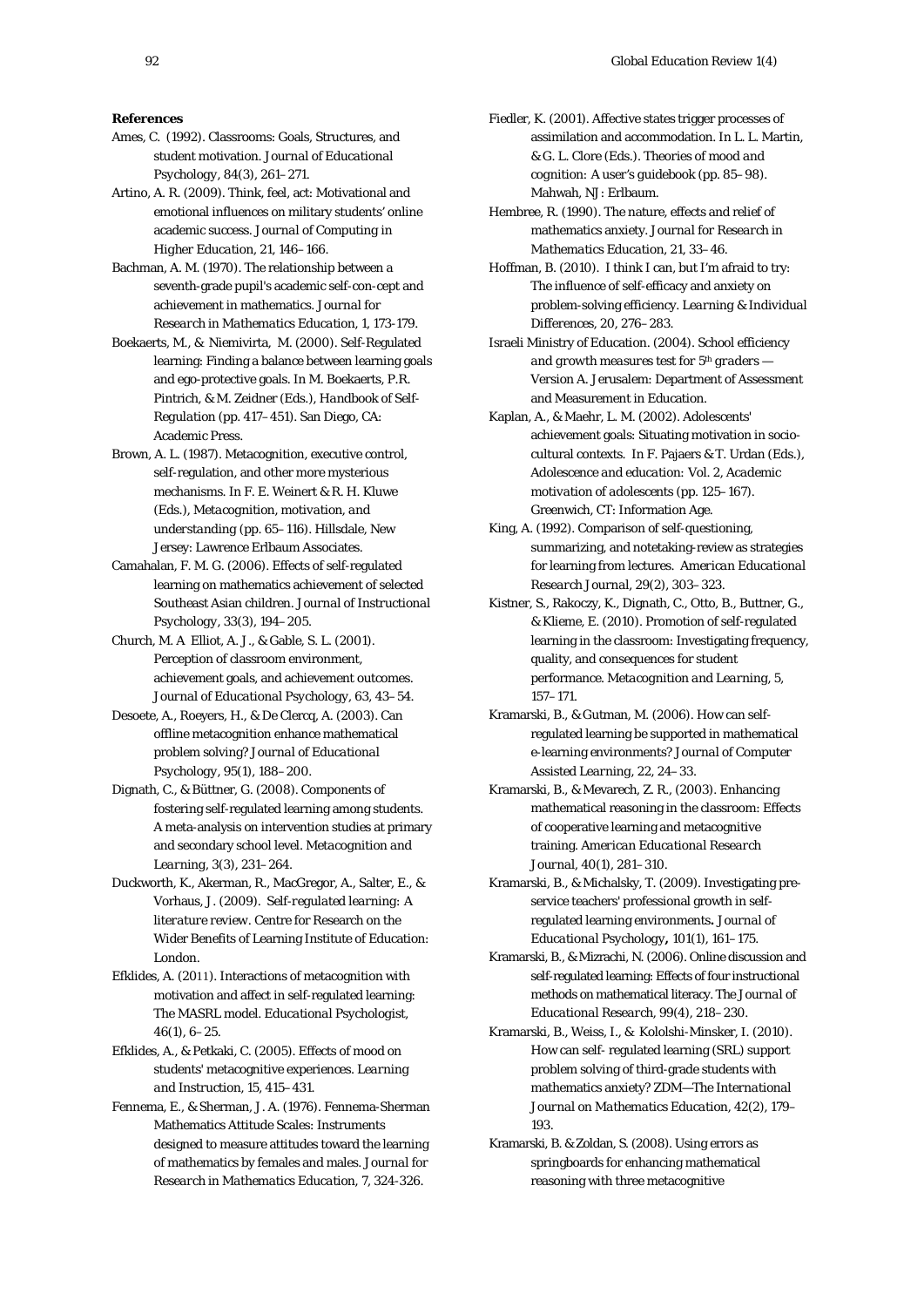approaches. *The Journal of Educational Research*, *102*(2), 137–151.

Leder, G. C. (1982). Mathematics achievement and fear of success. *Journal for Research in Mathematics Education*, *13*, 124-135.

Levy-Tossman, I., Kaplan, A., & Assor, A. (2007). Academic goal orientations, multiple goal profiles, and friendship intimacy among early adolescents. *Contemporary Educational Psychology, 32,* 231– 252.

Linnenbrink, E. A., & Pintrich, P. R. (2002). Achievement goal theory and affect: An asymmetrical bidirectional model. *Educational Psychologist, 37*(2), 69–78.

Margalit, M., & Ankonina, B. D. (1991). Positive and negative affect in parenting disabled children. *Counseling Psychology Quarterly, 4,* 289–299.

Masui, C., & De Corte, E. (2005). Learning to reflect and to attribute constructively as basic components of self-regulated learning. *British Journal of Educational Psychology, 75*(3)*,* 351–372.

Mevarech, Z. R., & Kramarski, B. (1997). IMPROVE: A multidimensional method for teaching mathematics in heterogeneous classroom. *American Educational Research Journal, 34*(2)*,*  365–395*.*

Midgley, C., Kaplan, A., & Middeton, M. (2001). Performance-approach goals: Good for what, for whom, Under what circumstances, and at what cost? *Journal of Educational Psychology, 93*, 77– 86.

Midgley, C., Maehr, Hruda, L. Z., Anderman, E. M., Anderman, L. H., Freeman, K. E., et al. (2000). *(PALS) Manual for the Patterns of Adaptive Learning Scales.* Ann Arbor: University of Michigan.

Moos, R. H., Cronkite, R. L., Billings, A. G., & Finney, J. W. (1987)*. Revised Health and Daily Living Form Manual*. Palo Alto, C.A.: Veterans Administration and Stanford University, Social Ecology Laboratory.

Olafson, K. M., & Ferraro, F. R. (2001). Effects of emotional state on lexical decision performance. *Brain and Cognition, 45*, 15–20.

Organization for Economic Cooperation and Development. (2003). *Literacy skills for the world of tomorrow. Further results from PISA 2000.*  Paris: Author.

Otto, B. (2010). How can motivated self-regulated learning be improved? In A. Mourad & J. de la Fuente Arias (Eds.), *International Perspectives on Applying Self-regulated Learning in Different Settings*. Frankfurt am Main: Lang.

Pajares, F. (2008). Motivational role of self-efficacy beliefs in self-regulated learning. In Schunk, D.H., & Zimmerman, B.J. (Eds), *Motivation and selfregulated learning: Theory, research, and application* (pp. 111–141). NY: Erlbaum.

- Patrick, J., Anderman, L. H., Ryan, A. M., Edelin, K. C., & Midgley, C. (2001). Teachers' communication of goal orientation in four fifth-grade classrooms. *The Elementary School Journal*, *102*(1), 35–58.
- Pekrun, R., Frenzel, A. C., Götz, T., & Perry, R. P. (2007). The control-value theory of achievement emotions: An integrative approach to emotions in education. In P. A. Schutz & R. Pekrun (Eds.), *Emotion in Education* (pp. 13–36). Amsterdam: Elsevier.

Perels, F., Gürtler, T., & Schmitz, B. (2005). Training of self-regulatory and problem-solving competence. *Learning and Instruction, 15*(2), 123–139.

Pintrich, P. R. (2000). The role of goal orientation in selfregulated learning*.* In M. Boekaerts, P. Pintrich, & M. Zeidner (Eds.), *Handbook of self-regulation: Research and application* (pp. 451–502). Orlando: Academic Press.

- Pintrich, P. R. (2003). A motivational science perspective on the role of student motivation in learning and teaching contexts. *Journal of Educational Psychology, 95*(4), 667–686.
- Polya. G. (1945). *How to solve it?* Princeton, N.J: Princeton University.

Pressley, M., Borkowski, J. G., & Schneider, W. (1987). Cognitive strategies: Good strategy users coordinate metacognition and knowledge. In R. Vasta, & G. Whitehurst (Eds.), *Annals of child development, 4,* 80–129. Greenwich, CT: JAI Press.

Pugh, K. J., & Bergin (2006). Motivational Influences on Transfer. *Educational Psychologist*, *41*(3), 147– 160. Reschly, A. L., Huebner, E. S., Appleton, J. J., & Antaramian, S. (2008). Engagement as flourishing: The contribution of positive emotions and coping to adolescents' engagement at school and with learning. *Psychology in the Schools, 45*(5), 419–431.

Schoenfeld, A. H. (1989). Explorations of students' mathematical beliefs and behavior. *Journal for Research in Mathematics Education*, *20*, 338-355.

Schoenfeld, A. H. (1992). Learning to think mathematically: Problem solving, metacognition, and sense making in mathematics. In D. A. Grouws (Ed.), *Handbook of research on mathematics teaching and learning: A project of the National Council of Teachers of Mathematics* (pp. 334–370). New York: Macmillan.

Schraw, G. (1998). Promoting general metacognitive awareness. *Instructional Science, 26*, 113-125.

Schraw, G., & Crippen, K. J., & Hartley, K. (2006). Promoting self-regulation in science education: Metacognition as part of a broader perspective on learning. *Research in Science Education, 36*, 111– 139.

Schraw, G., & Moshman, D. (1995). Metacognitive theories. *Educational Psychology Review, 7*, 351– 371.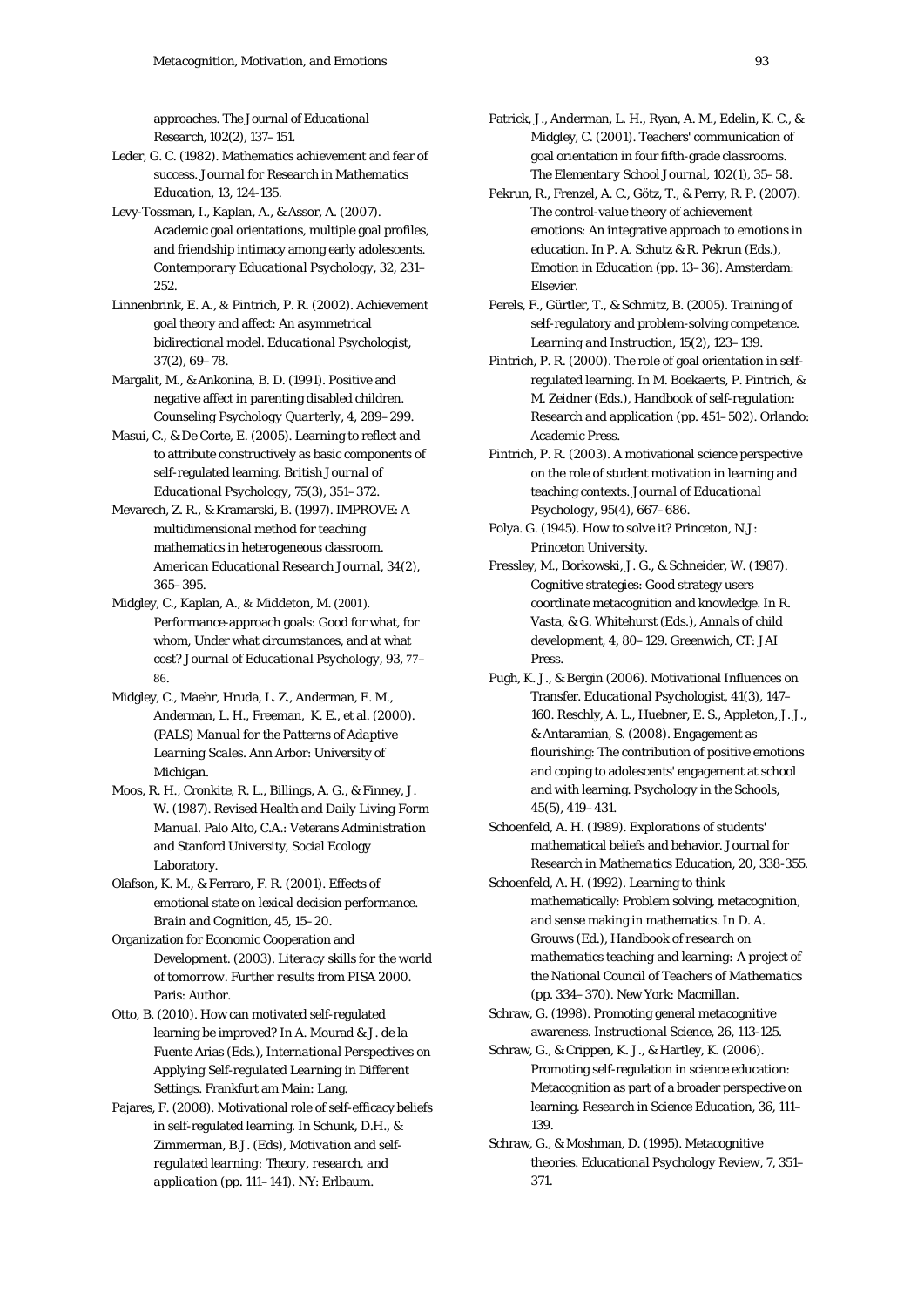- Sperling R. A., Howard B. C., Miller L. A., Murphy C. (2002). Measures of children's knowledge and regulation of cognition. *Contemporary Educational Psychology,* 27, 51–79.
- Tobias, S. (1978). *Overcoming math anxiety*. New York: Norton.
- Tzohar Rozen, M., & Kramarski, B. (2013). How can an affective self-regulation program promote mathematical literacy in young students? *Hellenic Journal of Psychology*, *10*, 211-234.
- Van den Boom, G., Paas, F., van Merrienboer, J. J. G., & van Gog, T. (2004). Reflection prompts and tutor feedback in a web-based learning environment: Effects on students' self-regulated learning competence. *Computers in Human Behavior, 20*(4), 551–567.
- Van Luit, J. E. H., & Kroesbergen, E. H. (2006). Teaching metacognitive skills to students with mathematical disabilities. In A. Desoete & M. Veenman (Eds.), *Metacognition in mathematics education* (pp.177–190). Haupauge, NY: Nova Science.
- Veenman, M. V. J. (2007). The assessment of metacognition: A matter of multi-method designs. *EAPA Newsletter of the European Association of Psychological Assessment, 1,* 8–9.
- Veenman, M. V. J., Van Hout-Wolters, B. H. A. M., & Afflerbach, P. (2006). Metacognition and learning: Conceptual and methodological considerations. *Metacognition and Learning, 1*(1), 3–14.
- Verschaffel, L., Greer, B., & De Corte, E. (2000). *Making sense of word problems.* Heereweg, The Netherlands: Swets & Zeitlinger.
- Zan, R., Brown, L., Evans, J., & Hannula, M. S. (2006). Affect in mathematics education: An introduction. *Educational Studies in Mathematics, 63*(2), 113– 121.
- Zeidner, M. (1998). *Test anxiety: The state of the art*. New York: Plenum.
- Zimmerman, B. J. (2000). Attainment of self-regulated learning: A social cognitive perspective. In M. Boekaerts, P. Pintrich, & M. Zeidner (Eds.), *Handbook of self-regulation: Research and applications* (pp. 13–39). Orlando, FL: Academic Press.
- Zimmerman, B. J. (2008). Investigating self-regulation and motivation: Historical background, methodological developments, and future prospects. *American Educational Research Journal, 45*(1), 166–183.

#### **About the Authors**

**Meirav Tzohar- Rozen** is a doctor in Education from Bar Ilan University, Israel. Her research specializes in selfregulated learning processes in mathematics. She is a lecturer at Levinsky College of Education and Tel Aviv University. Her main teaching area focuses on students with special needs.

**Bracha Kramarski** is an associate professor at Bar-Ilan University. She is the head of mathematics teacher training at the university. Her principle area of interest is mathematical education combined with metacognition and self-regulated learning (SRL). Much of her work is published in prestigious journals and presented at conferences.

# **Appendix**

### *<sup>U</sup>***An Example of an arithmetic series problem**

#### **Smiling Faces**

For Gaya's birthday, Gaya's parents bought her a new computer game called Smiling Faces. Gaya was very excited about the game and read the instructions straight away. The instructions told Gaya that there are different stages in the game and she needs to color on each stage a number of faces that increases equally from stage to stage , as shown in the following example:

Stage 1: 4 faces Stage 2: 5 faces Stage 3: 6 faces